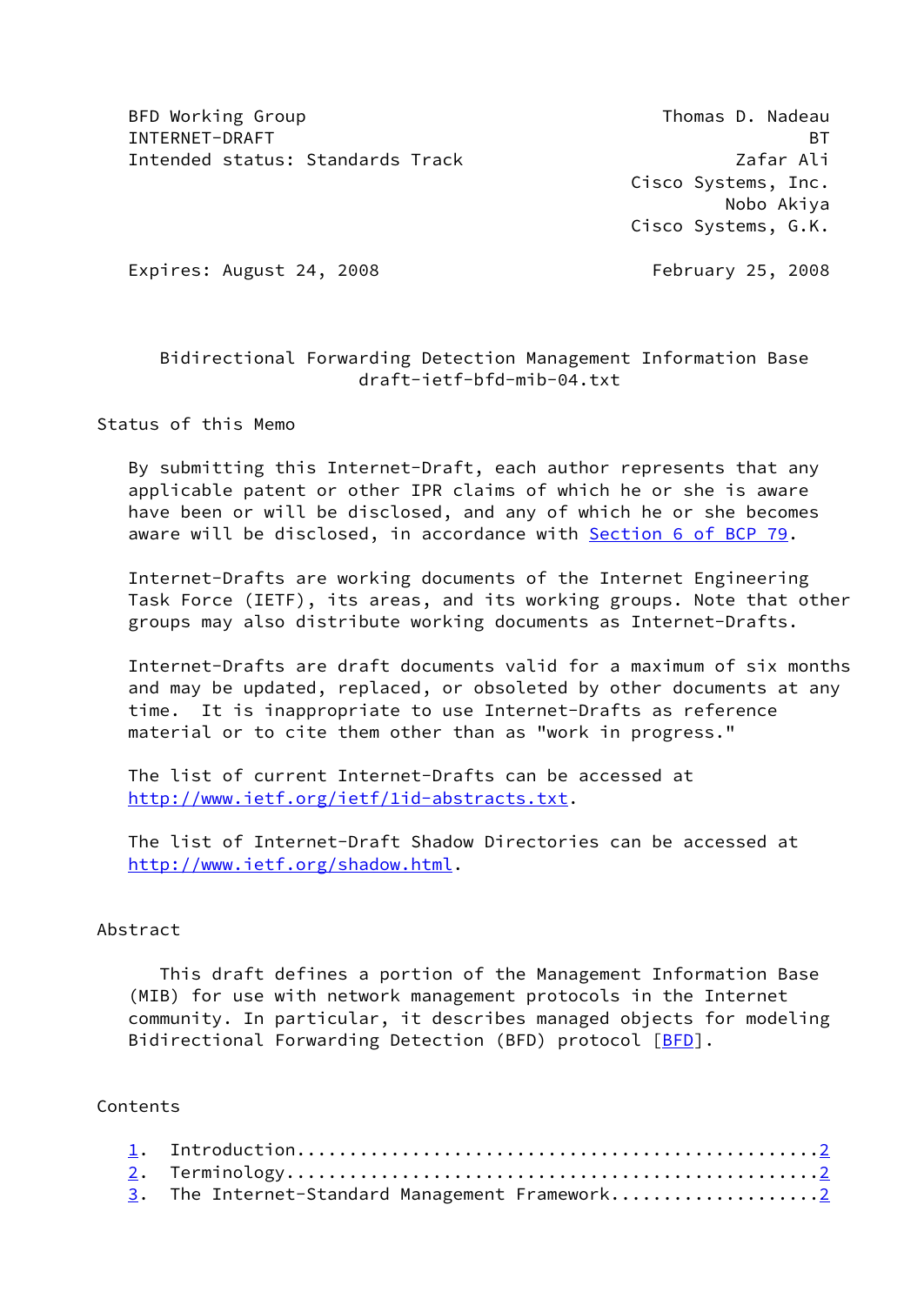| 4. Brief Description of MIB Objects3 |  |  |
|--------------------------------------|--|--|
|                                      |  |  |
| 4.2 Session Table (bfdSessionTable)3 |  |  |

|  |  | BFD Working Group |  |
|--|--|-------------------|--|
|--|--|-------------------|--|

Expires August 2008 [Page 1]

<span id="page-1-1"></span>BFD MIB **February 25, 2008** 

| 4.3 Session Performance Table (bfdSessionPerfTable)3                |
|---------------------------------------------------------------------|
| 4.4 BFD Session Discriminator Mapping Table (bfdSessDiscMapTable).3 |
| 4.5 BFD Session IP Mapping Table (bfdSessIpMapTable)3               |
| 5.                                                                  |
| 6.                                                                  |
| 7.                                                                  |
| 7.1 IANA Considerations for BFD-STD-MIB24                           |
|                                                                     |
|                                                                     |
|                                                                     |
|                                                                     |
|                                                                     |
| 11. Intellectual Property Statement26                               |
|                                                                     |
|                                                                     |

## <span id="page-1-0"></span>[1](#page-1-0). Introduction

 This memo defines an portion of the Management Information Base (MIB) for use with network management protocols in the Internet community. In particular, it describes managed objects to configure and/or monitor Bi-Directional Forwarding Detection for [\[BFD](#page-27-0)] and [\[BFD-MH](#page-27-6)], BFD versions 0 and/or 1, on devices supporting this feature.

-- Ed Note: TBA, support for [\[BFD-LSP](#page-27-7)].

 This document adopts the definitions, acronyms and mechanisms described in [\[BFD](#page-27-0)], [\[BFD-MH](#page-27-6)] and [\[BFD-LSP](#page-27-7)]. Unless otherwise stated, the mechanisms described therein will not be re-described here.

 Comments should be made directly to the BFD mailing list at rtg-bfd@ietf.org.

 The key words "MUST", "MUST NOT", "REQUIRED", "SHALL", "SHALL NOT", "SHOULD", "SHOULD NOT", "RECOMMENDED", "MAY", and "OPTIONAL" in this document are to be interpreted as described in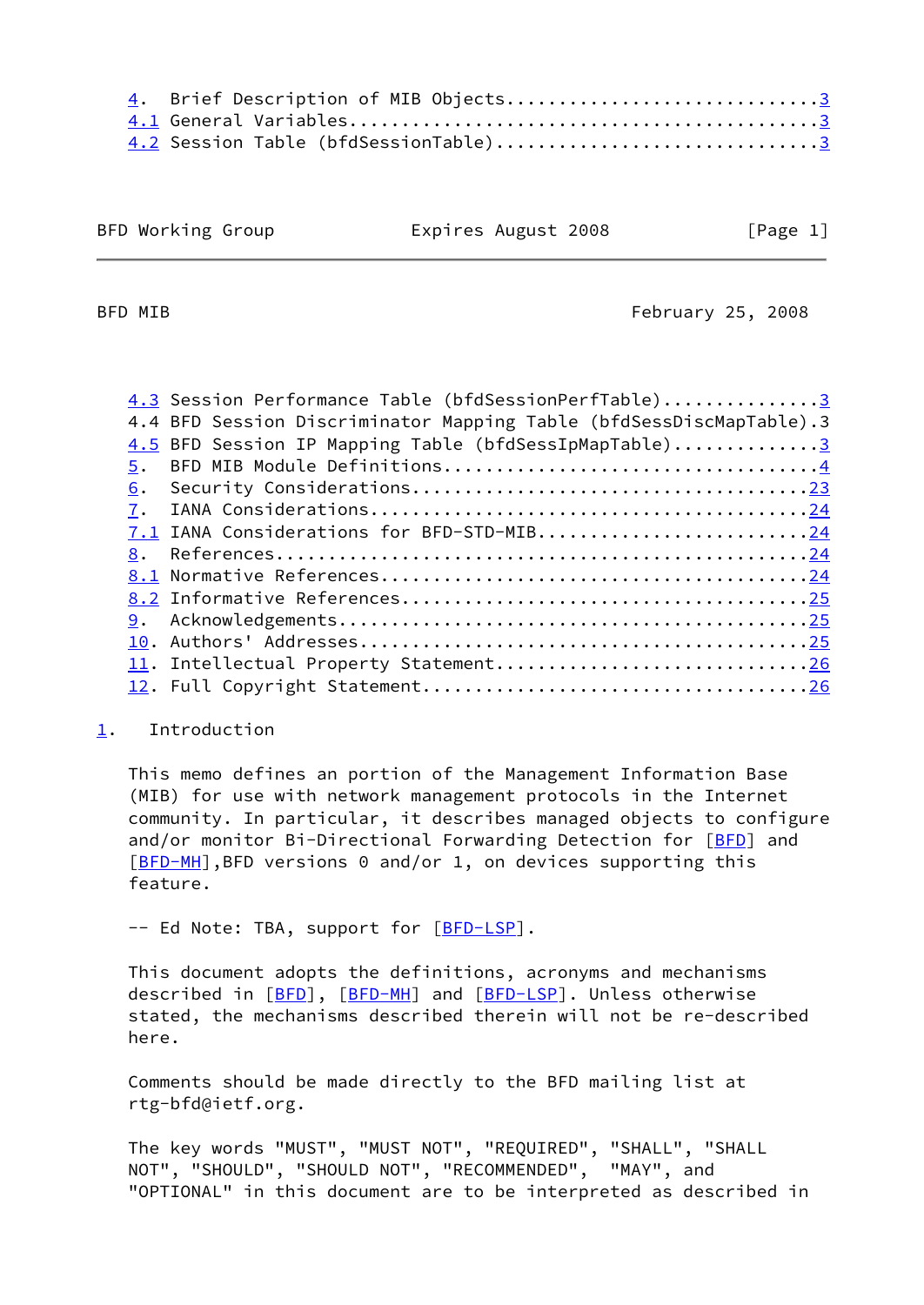$[REC2119]$ .

<span id="page-2-0"></span>[2](#page-2-0). Terminology

 This document adopts the definitions, acronyms and mechanisms described in [\[BFD](#page-27-0)], [\[BFD-MH](#page-27-6)] and [\[BFD-LSP](#page-27-7)]. Unless otherwise stated, the mechanisms described therein will not be re-described here.

BFD Working Group Expires August 2008 [Page 2]

<span id="page-2-3"></span>

BFD MIB **February 25, 2008** 

<span id="page-2-1"></span>[3](#page-2-1). The Internet-Standard Management Framework

 For a detailed overview of the documents that describe the current Internet-Standard Management Framework, please refer to [section](https://datatracker.ietf.org/doc/pdf/rfc3410#section-7) 7 of  [RFC 3410](https://datatracker.ietf.org/doc/pdf/rfc3410#section-7) [\[RFC3410](https://datatracker.ietf.org/doc/pdf/rfc3410)].

 Managed objects are accessed via a virtual information store, termed the Management Information Base or MIB. MIB objects are generally accessed through the Simple Network Management Protocol (SNMP). Objects in the MIB are defined using the mechanisms defined in the Structure of Management Information (SMI). This memo specifies a MIB module that is compliant to the SMIv2, which is described in STD 58, [RFC 2578](https://datatracker.ietf.org/doc/pdf/rfc2578) [\[RFC2578](https://datatracker.ietf.org/doc/pdf/rfc2578)], STD 58, [RFC 2579 \[RFC2579](https://datatracker.ietf.org/doc/pdf/rfc2579)] and STD 58, [RFC 2580](https://datatracker.ietf.org/doc/pdf/rfc2580) [\[RFC2580](https://datatracker.ietf.org/doc/pdf/rfc2580)].

<span id="page-2-2"></span>[4](#page-2-2). Brief Description of MIB Objects

 This section describes objects pertaining to BFD. The MIB objects are derived from [\[BFD](#page-27-0)] and [[BFD-MH](#page-27-6)].

<span id="page-2-4"></span>[4.1](#page-2-4) General Variables

 The General Variables are used to identify parameters that are global to the BFD process.

<span id="page-2-5"></span>[4.2](#page-2-5) Session Table (bfdSessionTable)

 The session table is used to identify a BFD session between a pair of nodes.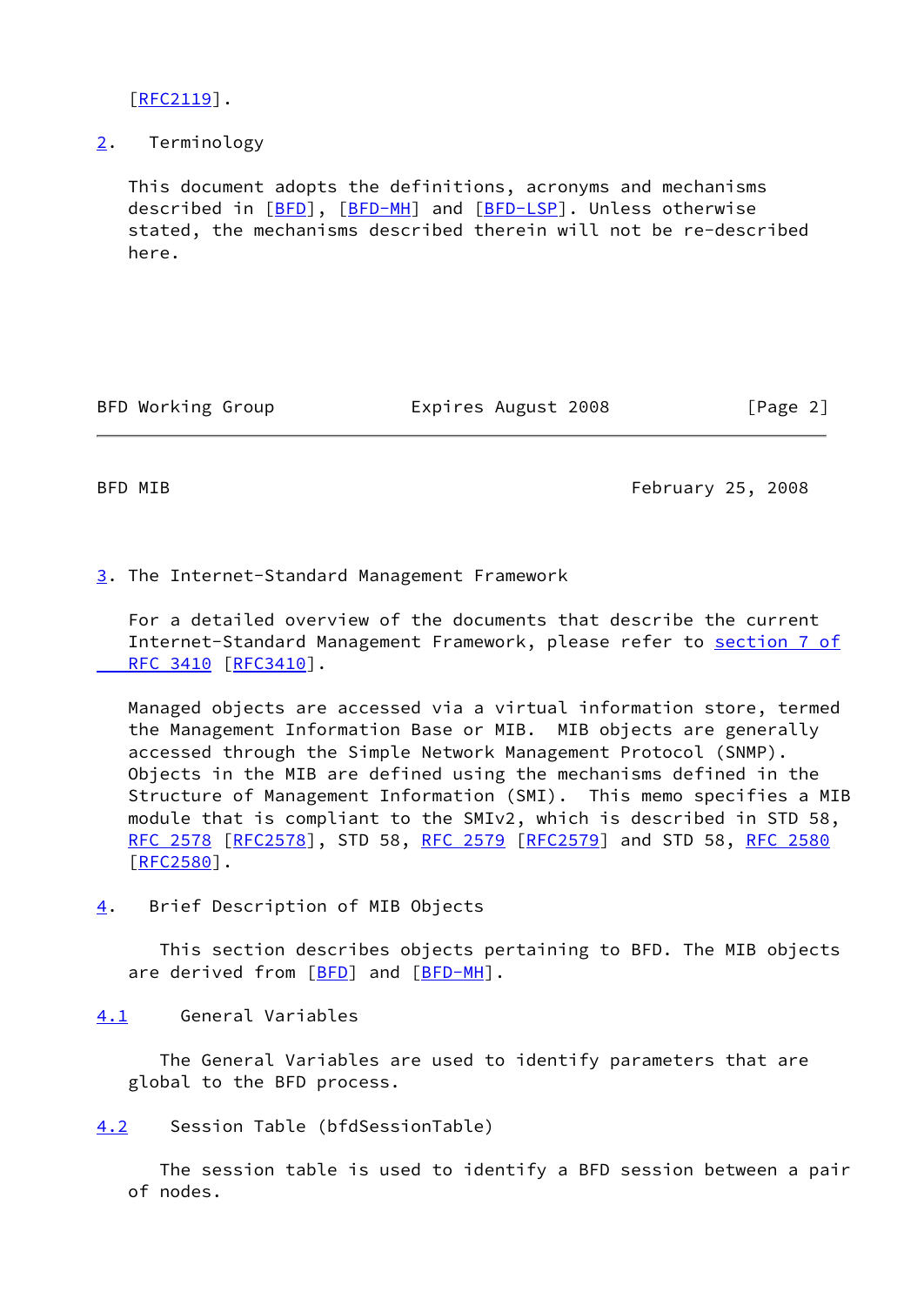<span id="page-3-0"></span>[4.3](#page-3-0) Session Performance Table (bfdSessionPerfTable)

 The session performance table is used for collecting BFD performance counts on a per session basis. This table is an AUGMENT to the bfdSessionTable.

<span id="page-3-4"></span>[4.4](#page-3-4) BFD Session Discriminator Mapping Table (bfdSessDiscMapTable)

 The BFD Session Discriminator Mapping Table maps a local discriminator value to associated BFD sessions' BfdSessIndexTC used in the bfdSessionTable.

<span id="page-3-1"></span>[4.5](#page-3-1) BFD Session IP Mapping Table (bfdSessIpMapTable)

 The BFD Session IP Mapping Table maps, given bfdSessInterface, bfdSessAddrType, and bfdSessAddr, to an associated BFD sessions' BfdSessIndexTC used in the bfdSessionTable. This table SHOULD contains those BFD sessions are of IP type.

| BFD Working Group | Expires August 2008 | [Page 3] |  |
|-------------------|---------------------|----------|--|
|-------------------|---------------------|----------|--|

<span id="page-3-3"></span>BFD MIB **February 25, 2008** 

### <span id="page-3-2"></span>[5](#page-3-2). BFD MIB Module Definitions

 This MIB module makes references to the following documents. [\[RFC2578](https://datatracker.ietf.org/doc/pdf/rfc2578)], [[RFC2579\]](https://datatracker.ietf.org/doc/pdf/rfc2579), [[RFC2580](https://datatracker.ietf.org/doc/pdf/rfc2580)], [\[RFC2863](https://datatracker.ietf.org/doc/pdf/rfc2863)], [\[RFC4001](https://datatracker.ietf.org/doc/pdf/rfc4001)], and [[RFC3413\]](https://datatracker.ietf.org/doc/pdf/rfc3413).

BFD-STD-MIB DEFINITIONS ::= BEGIN **TMPORTS**  MODULE-IDENTITY, OBJECT-TYPE, Unsigned32, Counter32, Counter64, NOTIFICATION-TYPE, mib-2 FROM SNMPv2-SMI --  $[REC2578]$  TEXTUAL-CONVENTION, TruthValue, RowStatus, StorageType, TimeStamp FROM SNMPv2-TC -- [\[RFC2579](https://datatracker.ietf.org/doc/pdf/rfc2579)] MODULE-COMPLIANCE, OBJECT-GROUP, NOTIFICATION-GROUP FROM SNMPv2-CONF -- [\[RFC2580](https://datatracker.ietf.org/doc/pdf/rfc2580)]

InterfaceIndex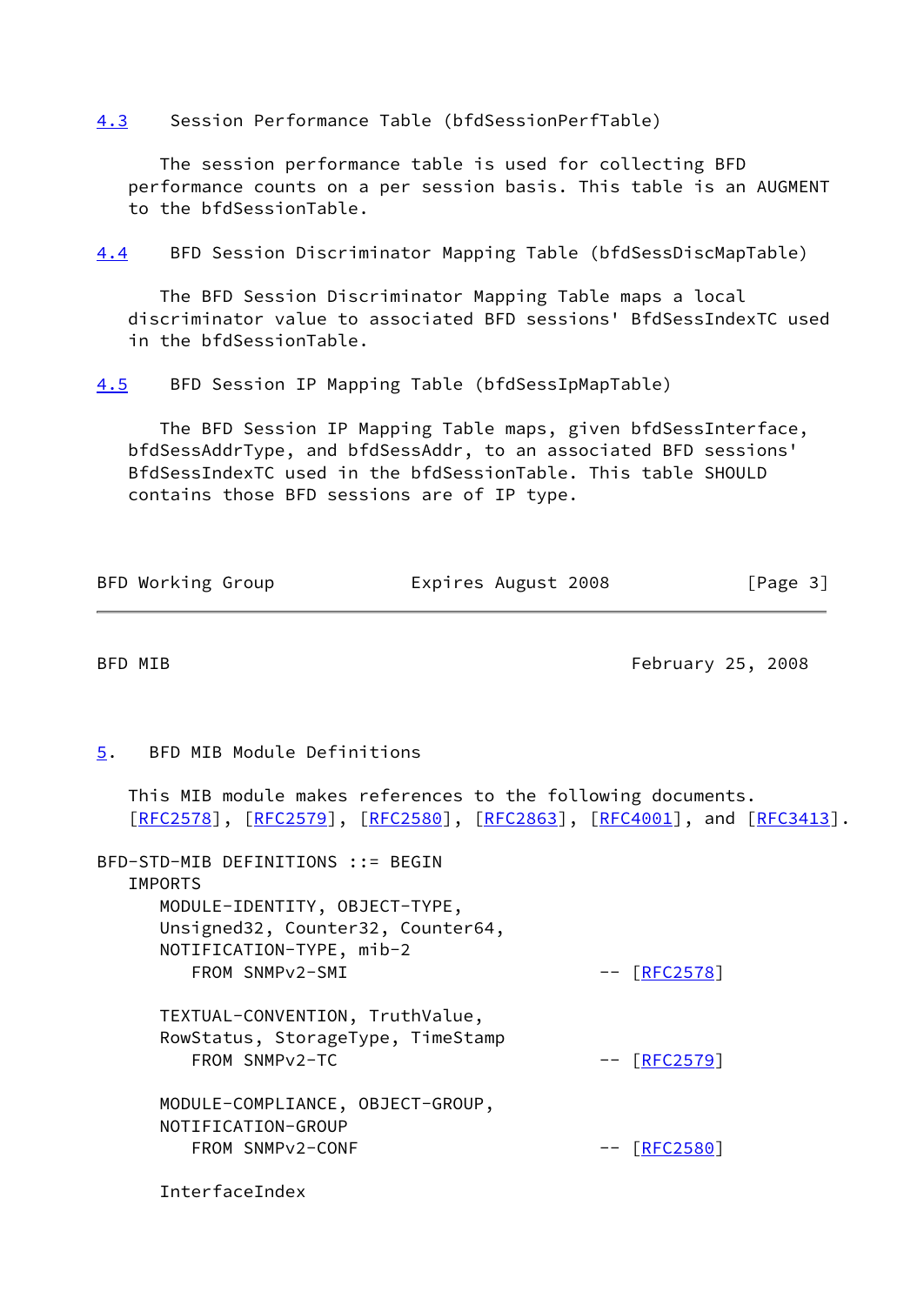FROM IF-MIB -- [\[RFC2863](https://datatracker.ietf.org/doc/pdf/rfc2863)] InetAddress, InetAddressType, InetPortNumber FROM INET-ADDRESS-MIB -- [\[RFC4001](https://datatracker.ietf.org/doc/pdf/rfc4001)] ; bfdMIB MODULE-IDENTITY LAST-UPDATED "200802231200Z" -- 23 February 2008 12:00:00 EST ORGANIZATION "IETF" CONTACT-INFO " Thomas D. Nadeau **BT** and the state of the BT Email: tom.nadeau@bt.com Zafar Ali Cisco Systems, Inc. Email: zali@cisco.com Nobo Akiya Cisco Systems, G.K. Email: nobo@cisco.com " DESCRIPTION

"Bidirectional Forwarding Management Information Base."

BFD Working Group **Expires August 2008** [Page 4]

BFD MIB **February 25, 2008** 

 -- Revision history. REVISION "200802231200Z" -- 23 February 2008 12:00:00 EST DESCRIPTION "Initial version. Published as RFC xxxx." -- RFC-editor pls fill -- in xxxx ::= { mib-2 XXX } -- assigned by IANA, see <u>[section 7.1](#page-27-1)</u> for details -- Top level components of this MIB module. bfdNotifications OBJECT IDENTIFIER ::= { bfdMIB 0 } bfdObjects OBJECT IDENTIFIER ::= { bfdMIB 1 }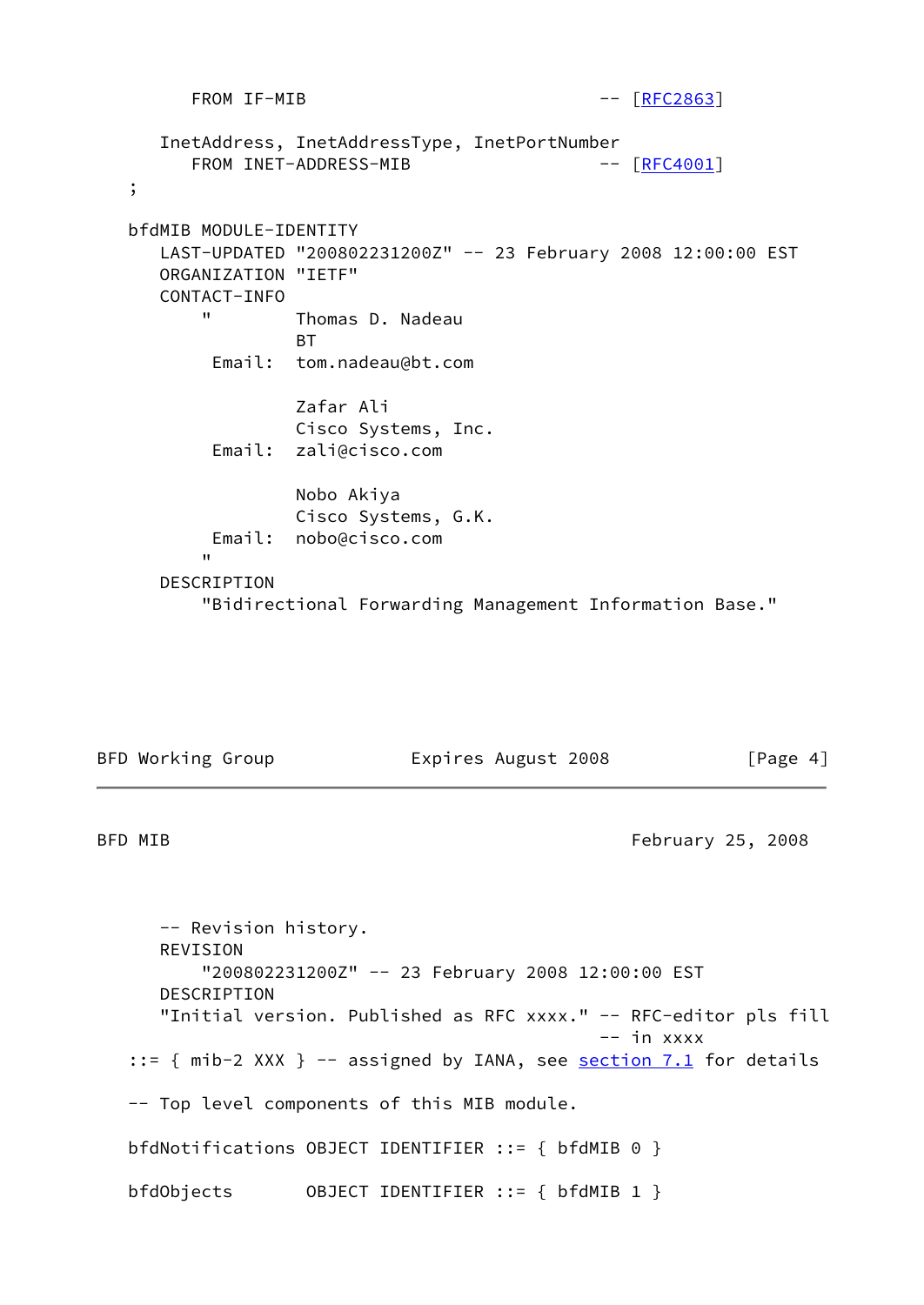```
 bfdConformance OBJECT IDENTIFIER ::= { bfdMIB 3 }
   bfdScalarObjects OBJECT IDENTIFIER ::= { bfdObjects 1 }
   -- Textual Conventions
      BfdSessIndexTC ::= TEXTUAL-CONVENTION
      DISPLAY-HINT "d"
      STATUS current
      DESCRIPTION
          "An index used to uniquely identify BFD sessions."
      SYNTAX Unsigned32 (1..4294967295)
      BfdInterval ::= TEXTUAL-CONVENTION
      STATUS current
      DESCRIPTION
          "The BFD interval delay in microseconds."
      SYNTAX Unsigned32 (1..4294967295)
      BfdDiag ::= TEXTUAL-CONVENTION
      STATUS current
      DESCRIPTION
          "A common BFD diagnostic code."
      SYNTAX INTEGER { noDiagnostic(1),
                       controlDetectionTimeExpired(2),
                       echoFunctionFailed(3),
                       neighborSignaledSessionDown(4),
                       forwardingPlaneReset(5),
                       pathDown(6),
                       concatenatedPathDown(7),
                       administrativelyDown(8),
                       reverseConcatenatedPathDown (9)
 }
```

| BFD Working Group | Expires August 2008 | [Page 5]          |
|-------------------|---------------------|-------------------|
| BFD MIB           |                     | February 25, 2008 |

-- These parameters apply globally to the Router's

-- BFD Process.

-- BFD General Variables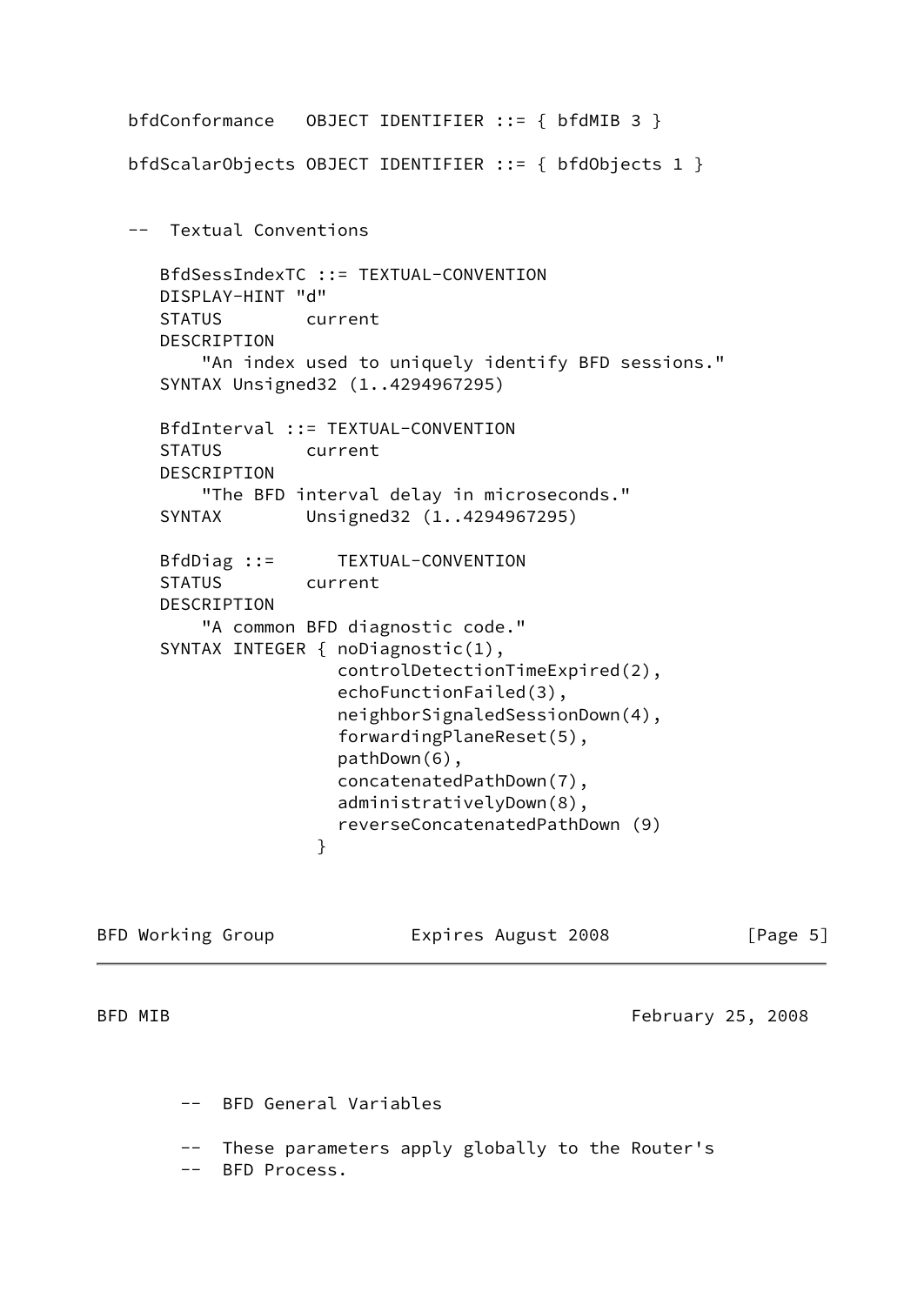```
 bfdAdminStatus OBJECT-TYPE
   SYNTAX INTEGER { enabled(1), disabled(2) }
   MAX-ACCESS read-write
   STATUS current
   DESCRIPTION
      "The global administrative status of BFD in this router.
       The value 'enabled' denotes that the BFD Process is
       active on at least one interface; 'disabled' disables
       it on all interfaces."
   DEFVAL { enabled }
   ::= { bfdScalarObjects 1 }
 -- BFD Session Table
 -- The BFD Session Table specifies BFD session specific
 -- information.
 bfdSessTable OBJECT-TYPE
    SYNTAX SEQUENCE OF BfdSessEntry
    MAX-ACCESS not-accessible
    STATUS current
    DESCRIPTION
       "The BFD Session Table describes the BFD sessions."
   REFERENCE
      draft-katz-ward-bfd-02.txt) and
       draft-ietf-bfd-base-07.txt)"
    ::= { bfdObjects 2 }
 bfdSessEntry OBJECT-TYPE
    SYNTAX BfdSessEntry
    MAX-ACCESS not-accessible
    STATUS current
    DESCRIPTION
       "The BFD Session Entry describes BFD session."
    INDEX { bfdSessIndex }
    ::= { bfdSessTable 1 }
 BfdSessEntry ::= SEQUENCE {
 bfdSessIndex BfdSessIndexTC,
  bfdSessVersionNumber Unsigned32,
 bfdSessType INTEGER,
  bfdSessDiscriminator Unsigned32,
  bfdSessRemoteDiscr Unsigned32,
```
BFD Working Group **Expires August 2008** [Page 6]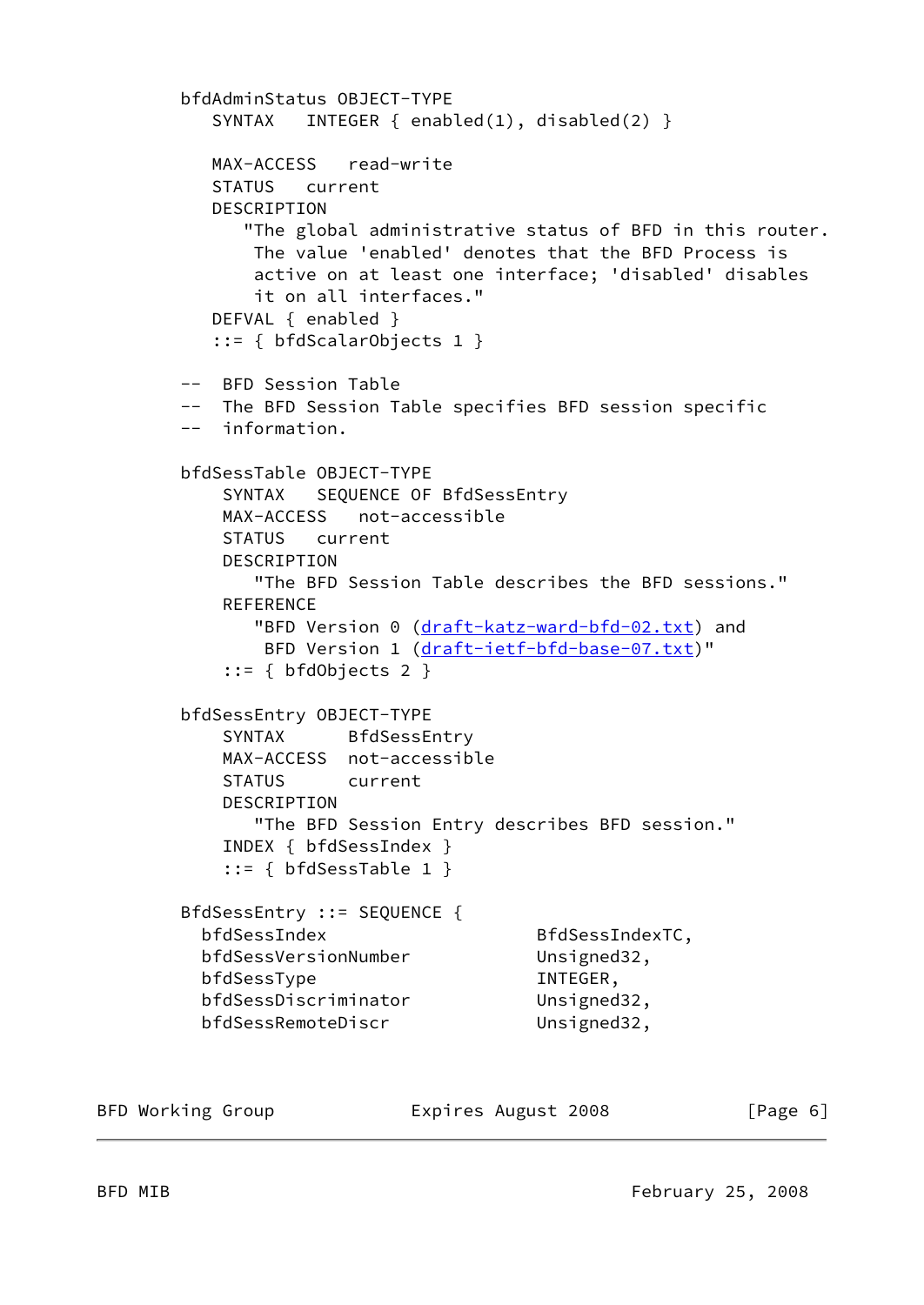```
 bfdSessUdpPort InetPortNumber,
        bfdSessState INTEGER,
        bfdSessRemoteHeardFlag TruthValue,
        bfdSessDiag BfdDiag,
         bfdSessOperMode INTEGER,
         bfdSessDemandModeDesiredFlag TruthValue,
         bfdSessEchoFuncModeDesiredFlag TruthValue,
         bfdSessControlPlanIndepFlag TruthValue,
        bfdSessInterface InterfaceIndex,
        bfdSessAddrType InetAddressType,
         bfdSessAddr InetAddress,
        bfdSessDesiredMinTxInterval BfdInterval,
        bfdSessReqMinRxInterval BfdInterval,
        bfdSessReqMinEchoRxInterval BfdInterval,
        bfdSessDetectMult Unsigned32,
        bfdSessStorType StorageType,
        bfdSessRowStatus RowStatus,
        bfdSessAuthPresFlag TruthValue,
         bfdSessAuthenticationType INTEGER
     }
     bfdSessIndex OBJECT-TYPE
     SYNTAX BfdSessIndexTC
     MAX-ACCESS not-accessible
     STATUS current
     DESCRIPTION
         "This object contains an index used to represent a
          unique BFD session on this device."
     ::= { bfdSessEntry 1 }
     bfdVersionNumber OBJECT-TYPE
     SYNTAX Unsigned32
     MAX-ACCESS read-only
     STATUS current
     DESCRIPTION
         "The version number of the BFD protocol that this session
         is running in."
     REFERENCE
        draft-katz-ward-bfd-02.txt) and
         draft-ietf-bfd-base-07.txt)"
    DEFVAL { 0 }
     ::= { bfdSessEntry 2 }
     bfdSessType OBJECT-TYPE
         SYNTAX INTEGER {
               singleHop(1),
               multiHop(2)
 }
```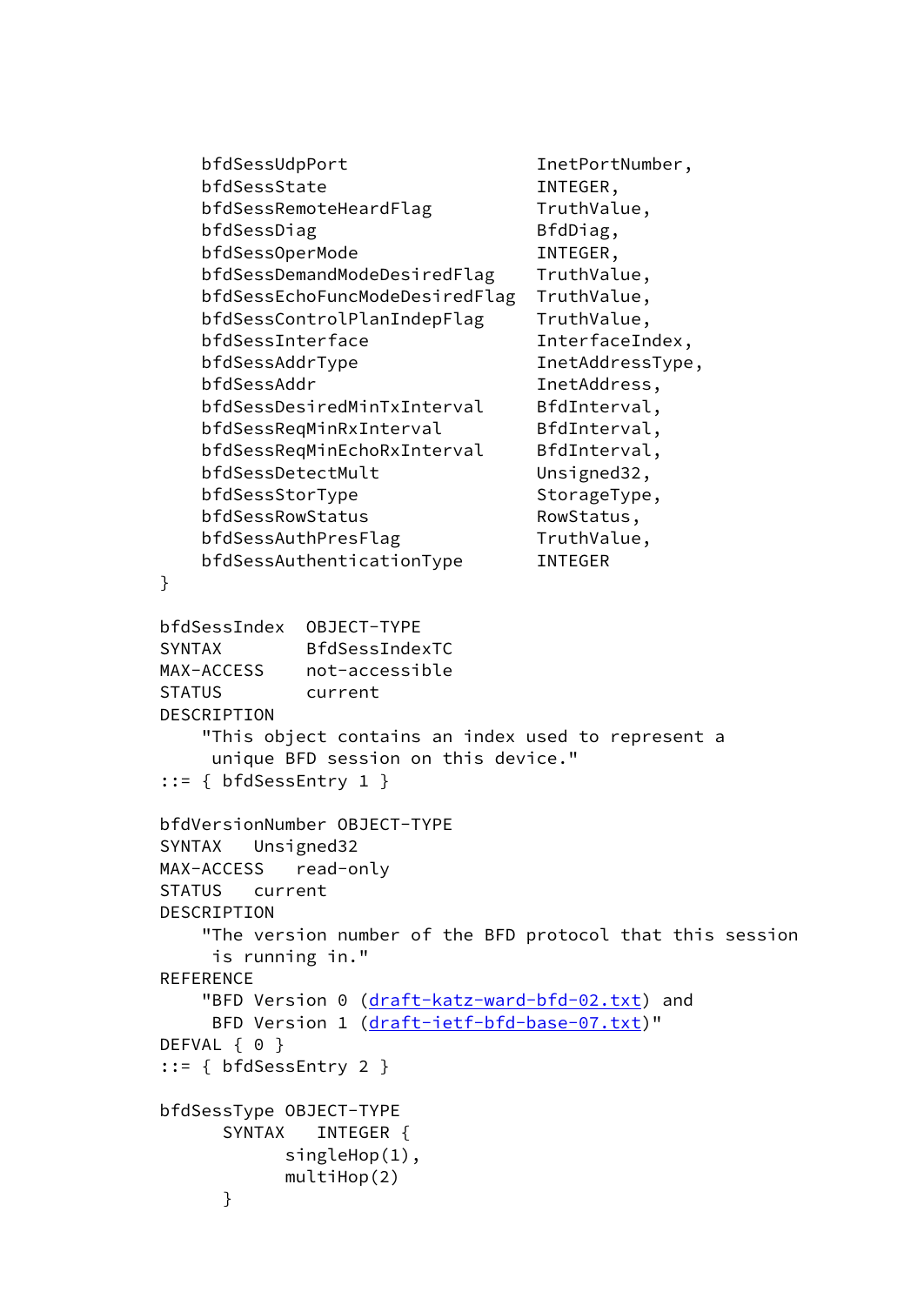BFD MIB **February 25, 2008** 

```
 MAX-ACCESS read-only
       STATUS current
       DESCRIPTION
          "The type of this BFD session."
       ::= { bfdSessEntry 3 }
 bfdSessDiscriminator OBJECT-TYPE
 SYNTAX Unsigned32 (1..4294967295)
 MAX-ACCESS read-only
 STATUS current
 DESCRIPTION
     "This object specifies the local discriminator for this BFD
   session, used to uniquely identify it."
 ::= { bfdSessEntry 4 }
 bfdSessRemoteDiscr OBJECT-TYPE
     SYNTAX Unsigned32 (1..4294967295)
     MAX-ACCESS read-only
     STATUS current
     DESCRIPTION
       "This object specifies the session discriminator chosen
        by the remote system for this BFD session."
 ::= { bfdSessEntry 5 }
 bfdSessUdpPort OBJECT-TYPE
     SYNTAX InetPortNumber
     MAX-ACCESS read-create
     STATUS current
     DESCRIPTION
         "The destination UDP Port for BFD. The default value is
          the well-known value for this port. BFD State failing(5)
          is only applicable if this BFD session is running
          version 0"
      REFERENCE
           "draft-katz-ward-bfd-02.txt and
            draft-raggarwa-mpls-bfd-00.txt"
      DEFVAL { 0 }
       ::= { bfdSessEntry 6 }
```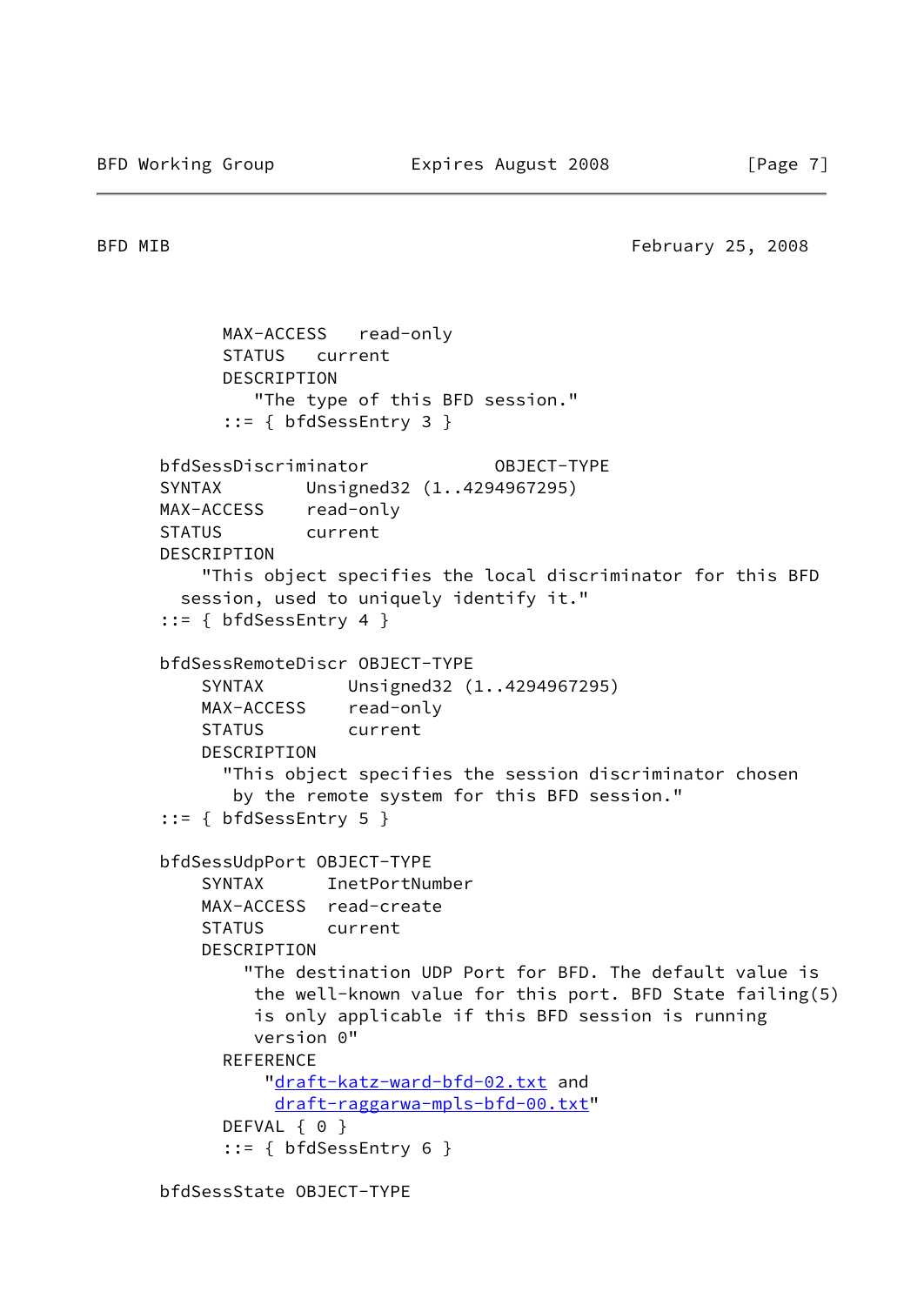SYNTAX INTEGER { adminDown(1), down(2), init(3),  $up(4)$ , failing(5) } MAX-ACCESS read-only

BFD Working Group **Expires August 2008** [Page 8]

BFD MIB **February 25, 2008** 

 STATUS current DESCRIPTION "The perceived state of the BFD session." ::= { bfdSessEntry 7 } bfdSessRemoteHeardFlag OBJECT-TYPE SYNTAX TruthValue MAX-ACCESS read-only STATUS current DESCRIPTION "This object specifies status of BFD packet reception from the remote system. Specifically, it is set to true(1) if the local system is actively receiving BFD packets from the remote system, and is set to false(0) if the local system has not received BFD packets recently (within the detection time) or if the local system is attempting to tear down the BFD session. Value placed in this object is valid only if this session is running in BFD version 0." REFERENCE "BFD Version 0 [\(draft-katz-ward-bfd-02.txt\)](https://datatracker.ietf.org/doc/pdf/draft-katz-ward-bfd-02.txt) and BFD Version 1 [\(draft-ietf-bfd-base-07.txt\)](https://datatracker.ietf.org/doc/pdf/draft-ietf-bfd-base-07.txt)" DEFVAL { 0 } ::= { bfdSessEntry 8 } bfdSessDiag OBJECT-TYPE SYNTAX BfdDiag MAX-ACCESS accessible-for-notify STATUS current DESCRIPTION "A diagnostic code specifying the local system's reason for the last transition of the session from up(4)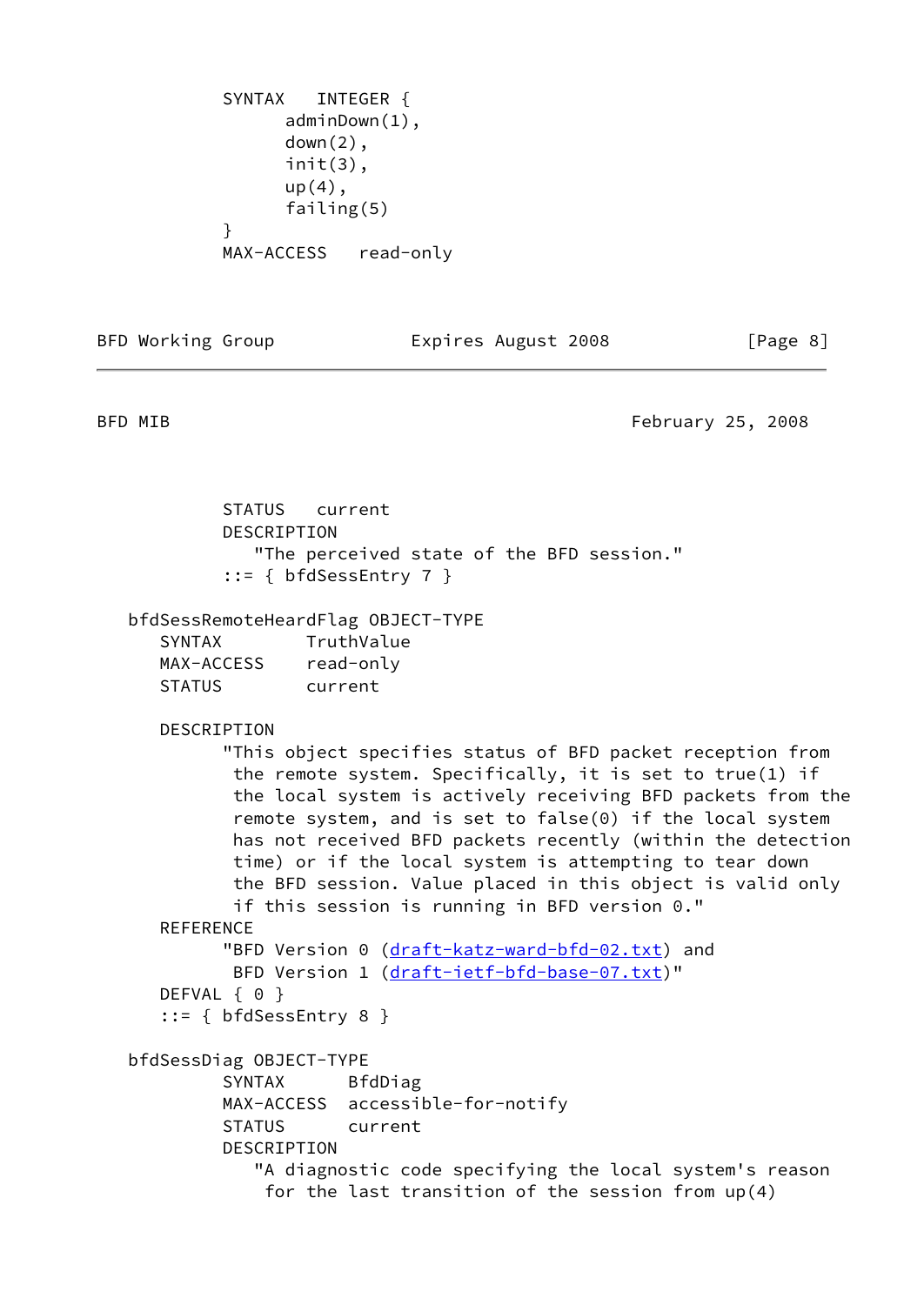```
 to some other state."
      ::= { bfdSessEntry 9 }
   bfdSessOperMode OBJECT-TYPE
           SYNTAX INTEGER { asyncModeWEchoFun(1),
                                asynchModeWOEchoFun(2),
                                demandModeWEchoFunction(3),
                                demandModeWOEchoFunction(4)
 }
           MAX-ACCESS read-only
           STATUS current
           DESCRIPTION
                "This object specifies current operating mode that BFD
                session is operating in.
```
BFD Working Group **Expires August 2008** [Page 9]

BFD MIB **February 25, 2008** 

```
 A value of AsyncModeWEchoFun(1) ...
                     A value of AsynchModeWOEchoFun(2) ...
                     A value of DemandModeWEchoFunction(3) ...
                     A value of DemandModeWOEchoFunction(4) ...
" "The Contract of the Contract of the Contract of the Contract of the Contract of the Contract of the Contract of the Contract of the Contract of the Contract of the Contract of the Contract of the Contract of the Contrac
                ::= { bfdSessEntry 10 }
    bfdSessDemandModeDesiredFlag OBJECT-TYPE
        SYNTAX TruthValue
        MAX-ACCESS read-create
        STATUS current
        DESCRIPTION
                   "This object indicates that the local system's
                    desire to use Demand mode. Specifically, it is set
                    to true(1) if the local system wishes to use
                    Demand mode or false(0) if not"
        DEFVAL { false }
        ::= { bfdSessEntry 11 }
    bfdSessEchoFuncModeDesiredFlag OBJECT-TYPE
        SYNTAX TruthValue
        MAX-ACCESS read-create
        STATUS current
        DESCRIPTION
```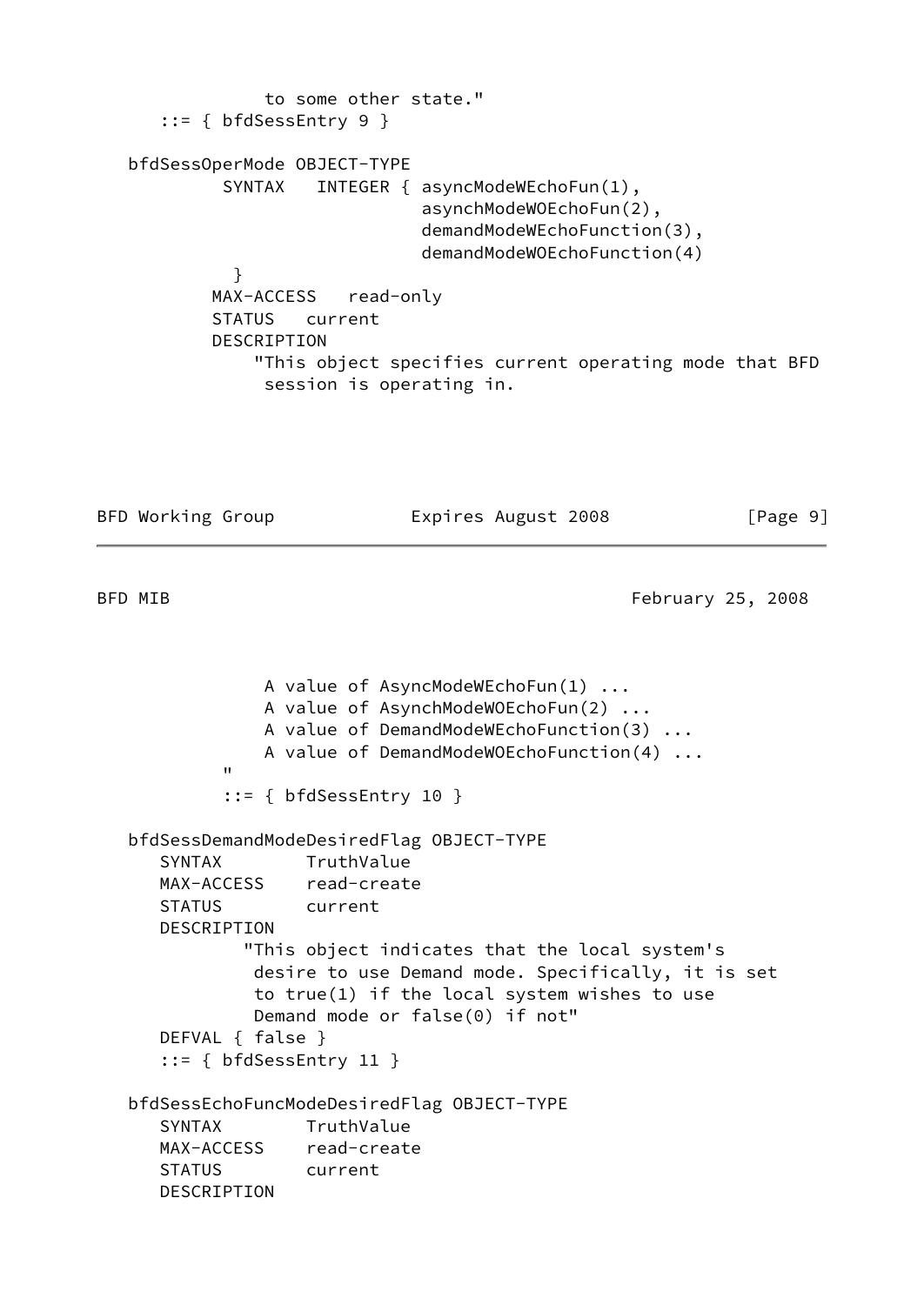"This object indicates that the local system's desire to use Echo mode. Specifically, it is set to true(1) if the local system wishes to use Echo mode or false(0) if not" DEFVAL { false } ::= { bfdSessEntry 12 } bfdSessControlPlanIndepFlag OBJECT-TYPE SYNTAX TruthValue MAX-ACCESS read-create STATUS current DESCRIPTION "This object indicates that the local system's ability to continue to function through a disruption of the control plane. Specifically, it is set to true(1) if the local system BFD implementation is independent of the control plane. Otherwise, the value is set to false(0)" DEFVAL { false } ::= { bfdSessEntry 13 }

BFD Working Group **Expires August 2008** [Page 10]

BFD MIB **February 25, 2008** 

| bfdSessInterface OBJECT-TYPE<br>MAX-ACCESS<br><b>STATUS</b><br><b>DESCRIPTION</b><br>$::= \{ bfdSessEntry 14 \}$ | SYNTAX InterfaceIndex<br>read-only<br>current<br>"This object contains an interface index used to indicate<br>the interface which this BFD session is running on. This<br>value can be zero if there are no interface associated<br>with this BFD session" |
|------------------------------------------------------------------------------------------------------------------|------------------------------------------------------------------------------------------------------------------------------------------------------------------------------------------------------------------------------------------------------------|
| bfdSessAddrType<br><b>SYNTAX</b><br>MAX-ACCESS<br><b>STATUS</b><br>DESCRIPTION                                   | OBJECT-TYPE<br>InetAddressType<br>read-create<br>current                                                                                                                                                                                                   |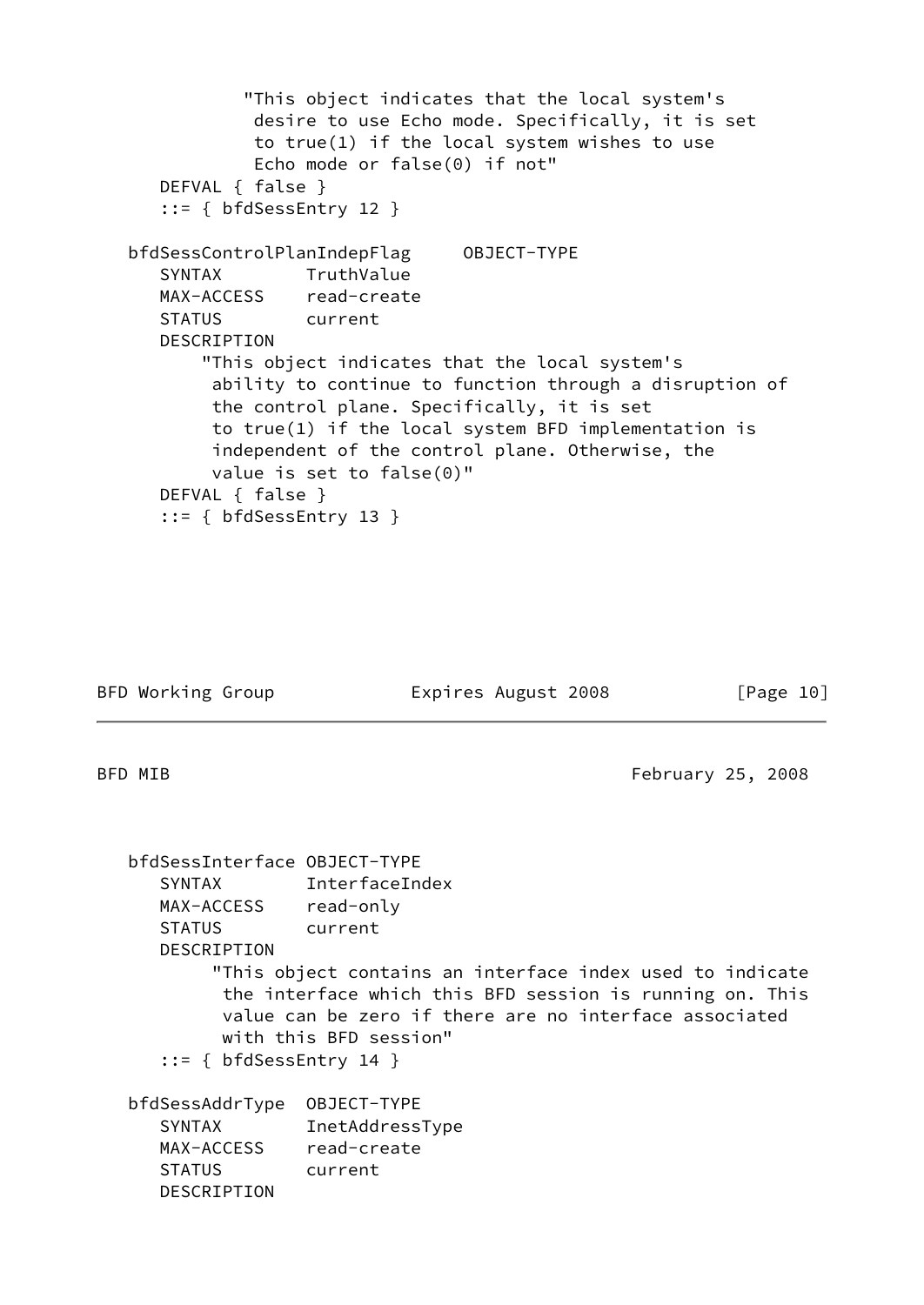"This object specifies IP address type of the neighboring IP address which is being monitored with this BFD session. Only values unknown(0), ipv4(1) or ipv6(2) have to be supported. A value of unknown(0) is allowed only when the outgoing interface is of type point-to-point, or when the BFD session is not associated with a specific interface. If any other unsupported values are attempted in a set operation, the agent MUST return an inconsistentValue error. "  $::=$  { bfdSessEntry 15 } bfdSessAddr OBJECT-TYPE SYNTAX InetAddress MAX-ACCESS read-create STATUS current DESCRIPTION "This object specifies the neighboring IP address which is being monitored with this BFD session. It can also be used to enabled BFD on a specific interface. The value is set to zero when BFD session is not associated with a specific interface. " ::= { bfdSessEntry 16 }

BFD Working Group **Expires August 2008** [Page 11]

BFD MIB **February 25, 2008** 

 bfdSessDesiredMinTxInterval OBJECT-TYPE SYNTAX BfdInterval MAX-ACCESS read-create STATUS current DESCRIPTION "This object specifies the minimum interval, in microseconds, that the local system would like to use when transmitting BFD Control packets."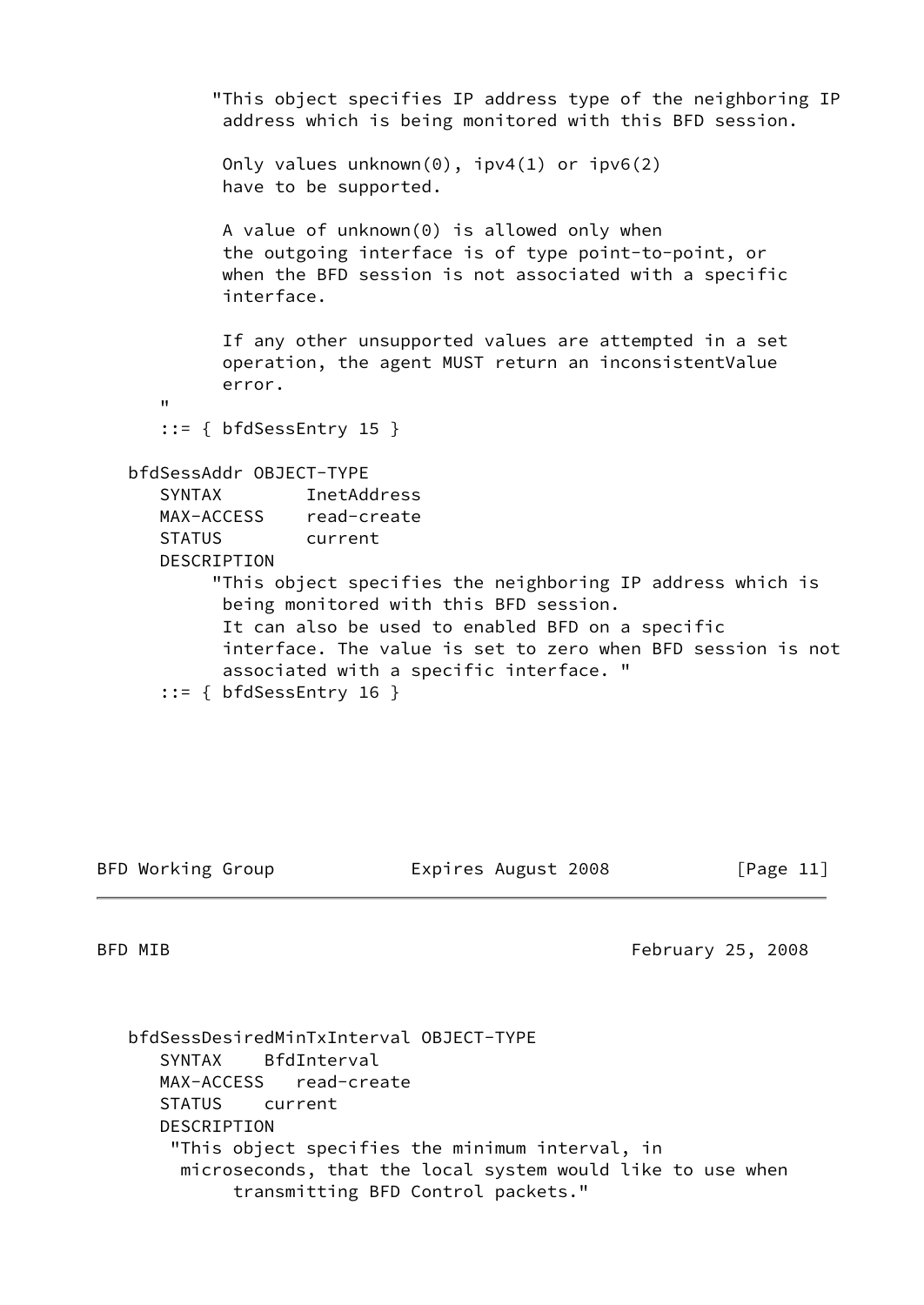```
 ::= { bfdSessEntry 17 }
 bfdSessReqMinRxInterval OBJECT-TYPE
    SYNTAX BfdInterval
    MAX-ACCESS read-create
    STATUS current
   DESCRIPTION
          "This object specifies the minimum interval, in
          microseconds, between received BFD Control packets the
          local system is capable of supporting."
    ::= { bfdSessEntry 18 }
 bfdSessReqMinEchoRxInterval OBJECT-TYPE
    SYNTAX BfdInterval
   MAX-ACCESS read-create
   STATUS current
    DESCRIPTION
         "This object specifies the minimum interval, in
          microseconds, between received BFD Echo packets that this
          system is capable of supporting."
    ::= { bfdSessEntry 19 }
 bfdSessDetectMult OBJECT-TYPE
   SYNTAX Unsigned32
   MAX-ACCESS read-create
   STATUS current
   DESCRIPTION
         "This object specifies the Detect time multiplier."
    ::= { bfdSessEntry 20 }
 bfdSessStorType OBJECT-TYPE
  SYNTAX StorageType
   MAX-ACCESS read-create
    STATUS current
   DESCRIPTION
        "This variable indicates the storage type for this
        object. Conceptual rows having the value
         'permanent' need not allow write-access to any
        columnar objects in the row."
    ::= { bfdSessEntry 21 }
```
BFD Working Group **Expires August 2008** [Page 12]

BFD MIB **February 25, 2008**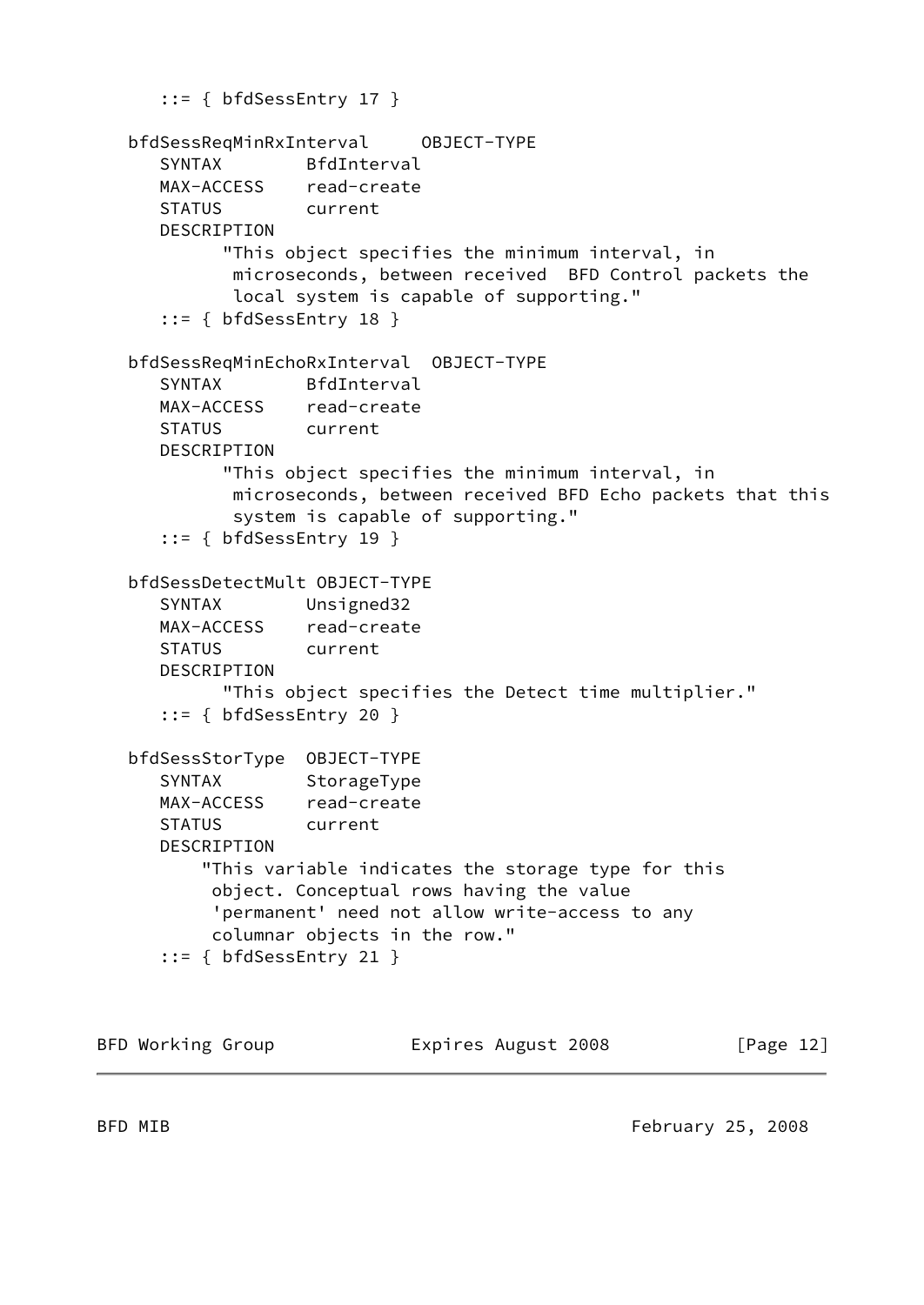```
 bfdSessRowStatus OBJECT-TYPE
      SYNTAX RowStatus
      MAX-ACCESS read-create
      STATUS current
      DESCRIPTION
            "This variable is used to create, modify, and/or
             delete a row in this table. When a row in this
             table has a row in the active(1) state, no
             objects in this row can be modified except the
             bfdSessRowStatus and bfdSessStorageType."
      ::= { bfdSessEntry 22 }
   bfdSessAuthPresFlag OBJECT-TYPE
      SYNTAX TruthValue
      MAX-ACCESS read-create
      STATUS current
      DESCRIPTION
              "This object indicates that the local system's
               desire to use Authentication. Specifically, it is set
               to true(1) if the local system wishes the session
               to be authenticated or false(0) if not"
      DEFVAL { false }
      ::= { bfdSessEntry 23 }
   bfdSessAuthenticationType OBJECT-TYPE
           SYNTAX INTEGER { simplePassword(1),
                                  keyedMD5(2),
                                  meticulousKeyedMD5(3),
                                  keyedSHA1(4),
                                  meticulousKeyedSHA1(5)
 }
            MAX-ACCESS read-create
            STATUS current
            DESCRIPTION
               "The Authentication Type used for this BFD session. This
   field is valid only when the Authentication Present bit is set"
      ::= { bfdSessEntry 24 }
   -- BFD Session Performance Table
   bfdSessPerfTable OBJECT-TYPE
     SYNTAX SEQUENCE OF BfdSessPerfEntry
      MAX-ACCESS not-accessible
      STATUS current
      DESCRIPTION
          "This table specifies BFD Session performance counters."
      ::= { bfdObjects 3 }
```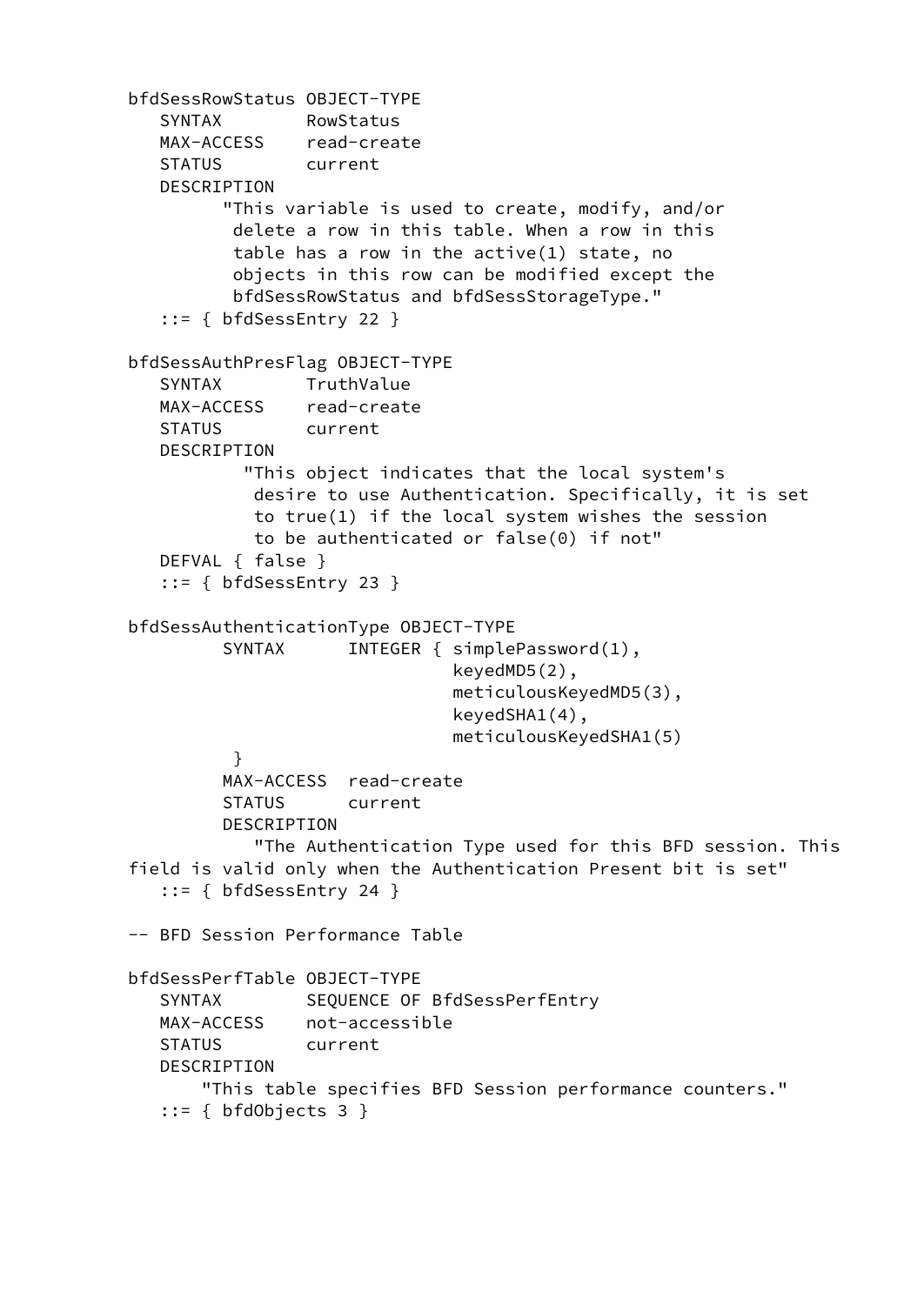BFD MIB **February 25, 2008** 

```
 bfdSessPerfEntry OBJECT-TYPE
   SYNTAX BfdSessPerfEntry
   MAX-ACCESS not-accessible
   STATUS current
   DESCRIPTION
       "An entry in this table is created by a BFD-enabled node for
        every BFD Session. bfdCounterDiscontinuityTime is used to
        indicate potential discontinuity for all counter objects
        in this table."
   AUGMENTS { bfdSessEntry }
   ::= { bfdSessPerfTable 1 }
 BfdSessPerfEntry ::= SEQUENCE {
 bfdSessPerfPktIn Counter32,
 bfdSessPerfPktOut Counter32,
 bfdSessUpTime TimeStamp,
  bfdSessPerfLastSessDownTime TimeStamp,
 bfdSessPerfLastCommLostDiag BfdDiag,
 bfdSessPerfSessUpCount Counter32,
 bfdSessPerfDiscTime TimeStamp,
  -- High Capacity Counters
 bfdSessPerfPktInHC Counter64,
 bfdSessPerfPktOutHC Counter64
  }
 -- Ed Note: should we add per-diag code counts here,
 bfdSessPerfPktIn OBJECT-TYPE
    SYNTAX Counter32
    MAX-ACCESS read-only
    STATUS current
    DESCRIPTION
        "The total number of BFD messages received for this BFD
 session."
    ::= { bfdSessPerfEntry 1 }
 bfdSessPerfPktOut OBJECT-TYPE
    SYNTAX Counter32
    MAX-ACCESS read-only
    STATUS current
    DESCRIPTION
```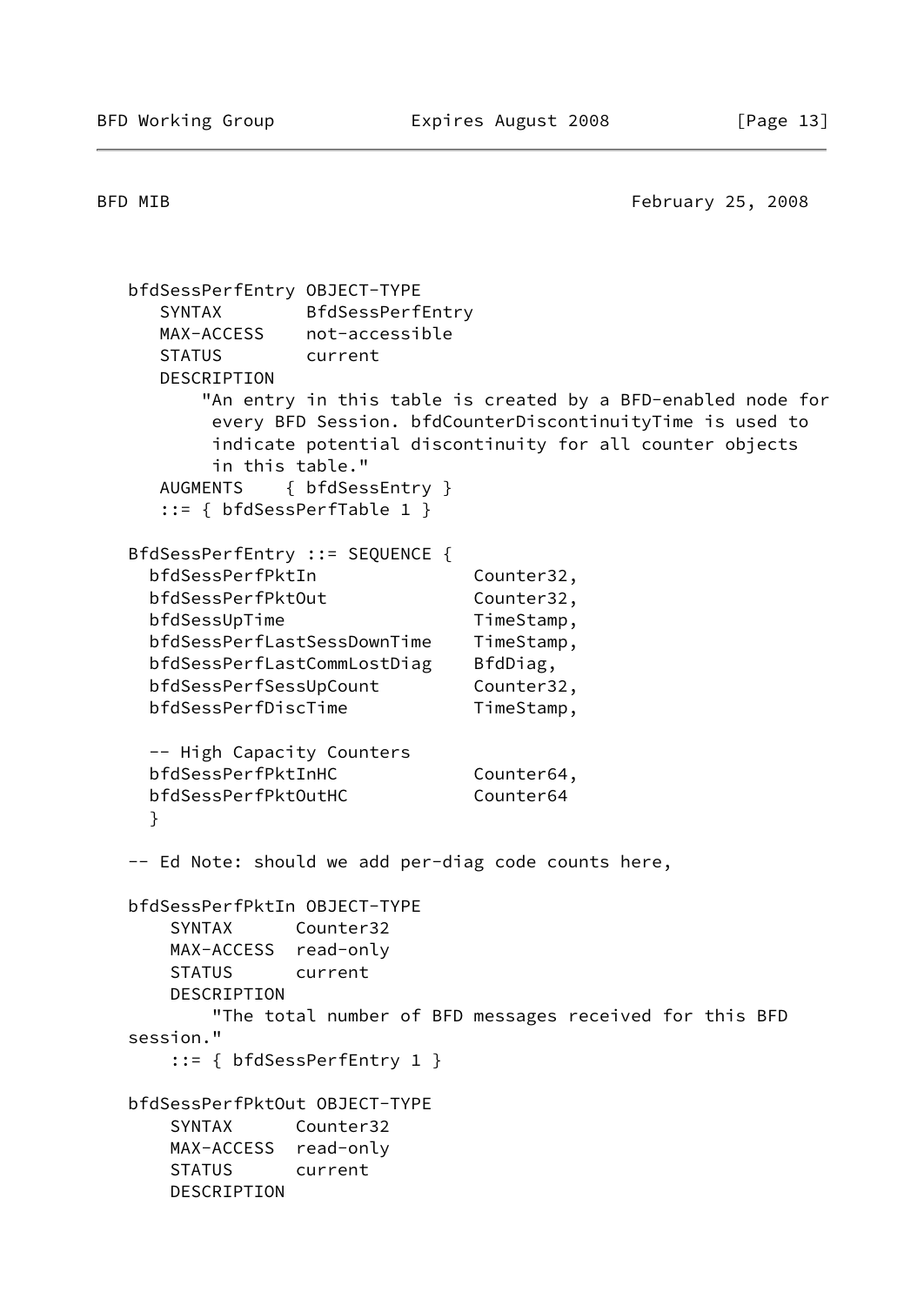"The total number of BFD messages sent for this BFD session." ::= { bfdSessPerfEntry 2 }

BFD Working Group **Expires August 2008** [Page 14]

BFD MIB **February 25, 2008** 

 bfdSessUpTime OBJECT-TYPE SYNTAX TimeStamp MAX-ACCESS read-only STATUS current DESCRIPTION "The value of sysUpTime on the most recent occasion at which the session came up. If no such up event exists this object contains a zero value." ::= { bfdSessPerfEntry 3 } bfdSessPerfLastSessDownTime OBJECT-TYPE SYNTAX TimeStamp MAX-ACCESS read-only STATUS current DESCRIPTION "The value of sysUpTime on the most recent occasion at which the last time communication was lost with the neighbor. If no such down event exist this object contains a zero value." ::= { bfdSessPerfEntry 4 } bfdSessPerfLastCommLostDiag OBJECT-TYPE SYNTAX BfdDiag MAX-ACCESS read-only STATUS current DESCRIPTION "The BFD diag code for the last time communication was lost with the neighbor. If no such down event exists this object contains a zero value." ::= { bfdSessPerfEntry 5 } bfdSessPerfSessUpCount OBJECT-TYPE SYNTAX Counter32 MAX-ACCESS read-only STATUS current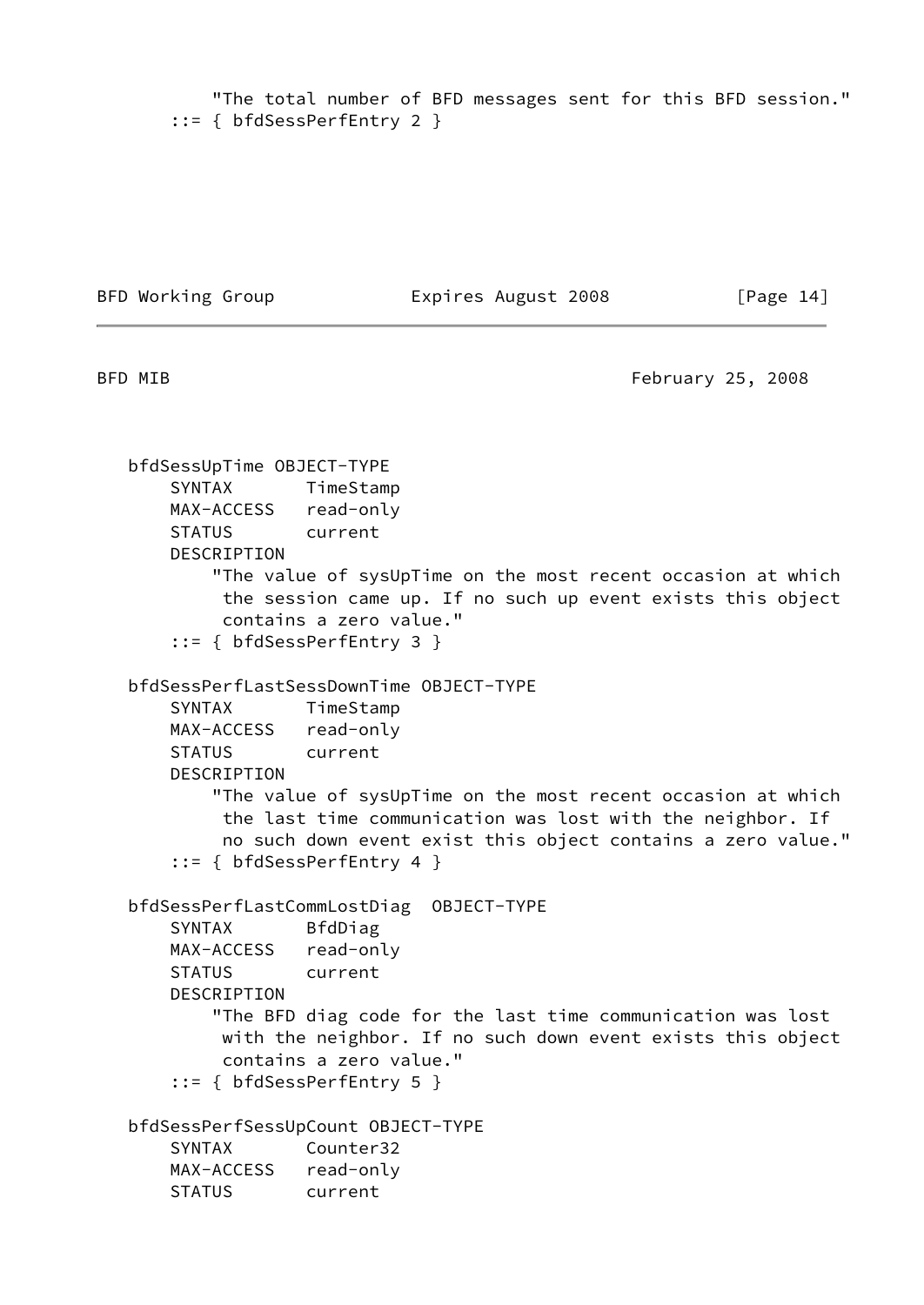```
 DESCRIPTION
         "The number of times this session has gone into the Up
          state since the router last rebooted."
     ::= { bfdSessPerfEntry 6 }
 bfdSessPerfDiscTime OBJECT-TYPE
     SYNTAX TimeStamp
     MAX-ACCESS read-only
     STATUS current
    DESCRIPTION
       "The value of sysUpTime on the most recent occasion at
        which any one or more of the session counters suffered
        a discontinuity.
```

| BFD Working Group | Expires August 2008 | [Page 15] |
|-------------------|---------------------|-----------|
|-------------------|---------------------|-----------|

BFD MIB **February 25, 2008** 

 The relevant counters are the specific instances associated with this BFD session of any Counter32 object contained in the BfdSessPerfTable. If no such discontinuities have occurred since the last re-initialization of the local management subsystem, then this object contains a zero value." ::= { bfdSessPerfEntry 7 }

```
 bfdSessPerfPktInHC OBJECT-TYPE
    SYNTAX Counter64
    MAX-ACCESS read-only
    STATUS current
    DESCRIPTION
         "This value represents the total number of BFD messages
          received for this BFD session. It MUST be equal to the
         least significant 32 bits of bfdSessPerfPktIn
         if bfdSessPerfPktInHC is supported according to
         the rules spelled out in RFC2863."
     ::= { bfdSessPerfEntry 8 }
 bfdSessPerfPktOutHC OBJECT-TYPE
    SYNTAX Counter64
    MAX-ACCESS read-only
    STATUS current
    DESCRIPTION
         "This value represents the total number of
```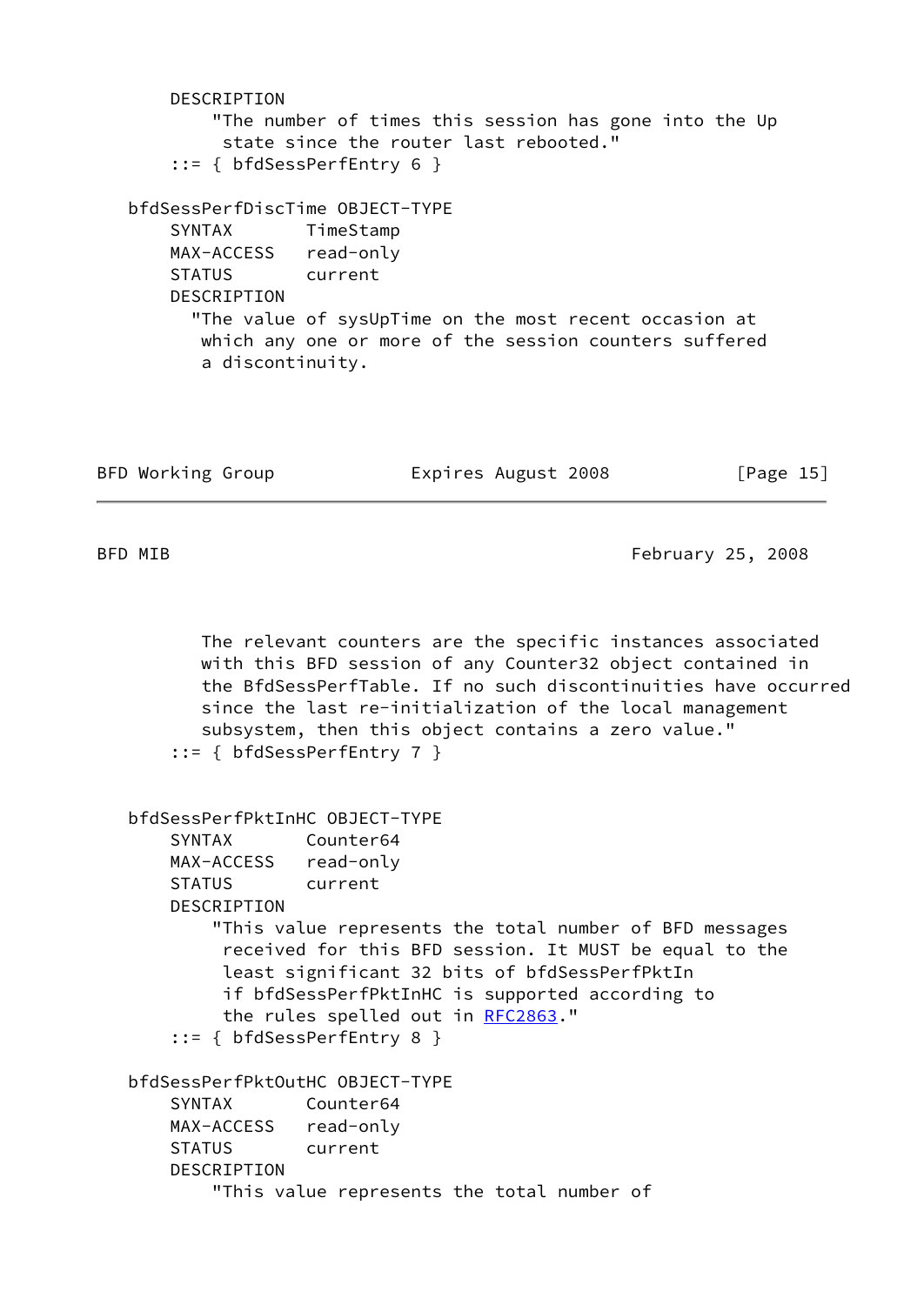total number of BFD messages transmitted for this BFD session. It MUST be equal to the least significant 32 bits of bfdSessPerfPktIn if bfdSessPerfPktOutHC is supported according to the rules spelled out in [RFC2863](https://datatracker.ietf.org/doc/pdf/rfc2863)." ::= { bfdSessPerfEntry 9 } -- BFD Session Discriminator Mapping Table bfdSessDiscMapTable OBJECT-TYPE SYNTAX SEQUENCE OF BfdSessDiscMapEntry MAX-ACCESS not-accessible STATUS current DESCRIPTION "The BFD Session Discriminator Mapping Table maps a local discriminator value to associated BFD sessions' BfdSessIndexTC used in the bfdSessionTable."  $::=$  { bfdObjects 4 }

BFD Working Group **Expires August 2008** [Page 16]

BFD MIB **February 25, 2008** 

 bfdSessDiscMapEntry OBJECT-TYPE SYNTAX BfdSessDiscMapEntry MAX-ACCESS not-accessible STATUS current DESCRIPTION "The BFD Session Discriminator Map Entry describes BFD session that is mapped to this BfdSessIndexTC." INDEX { bfdSessDiscriminator } ::= { bfdSessDiscMapTable 1 } BfdSessDiscrMapEntry ::= SEQUENCE { bfdSessDiscMapIndex BfdSessIndexTC } bfdSessDiscMapIndex OBJECT-TYPE SYNTAX BfdSessIndexTC MAX-ACCESS read-only STATUS current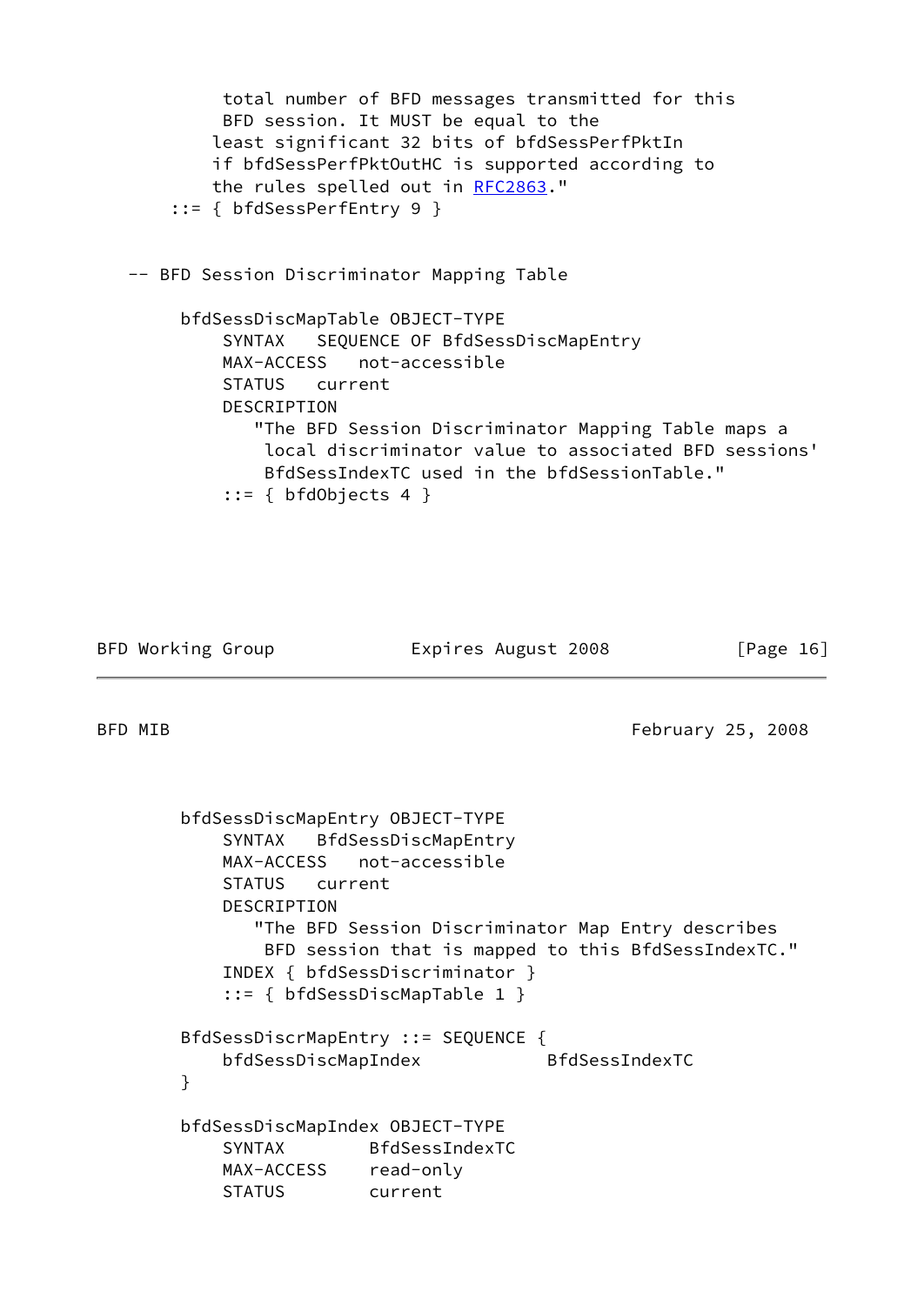DESCRIPTION "This object specifies the BfdIndex referred to by the indexes of this row. In essence, a mapping is provided between these indexes and the BfdSessTable." ::= { bfdSessDiscMapEntry 1 } -- BFD Session IP Mapping Table bfdSessIpMapTable OBJECT-TYPE SYNTAX SEQUENCE OF BfdSessIpMapEntry MAX-ACCESS not-accessible STATUS current DESCRIPTION "The BFD Session IP Mapping Table maps given bfdSessInterface, bfdSessAddrType, and bfdSessAddr to an associated BFD sessions' BfdSessIndexTC used in the bfdSessionTable. This table SHOULD contains those BFD sessions are of IP type: SingleHop(1) and MultiHop(2)." ::= { bfdObjects 5 } bfdSessIpMapEntry OBJECT-TYPE SYNTAX BfdSessIpMapEntry MAX-ACCESS not-accessible STATUS current DESCRIPTION "The BFD Session IP Map Entry describes BFD session that is mapped to this BfdSessIndexTC."

BFD Working Group **Expires August 2008** [Page 17]

BFD MIB **February 25, 2008** 

 INDEX { bfdSessInterface, bfdSessAddrType, bfdSessAddr } ::= { bfdSessIpMapTable 1 } BfdSessIpMapEntry ::= SEQUENCE { bfdSessIpMapIndex BfdSessIndexTC }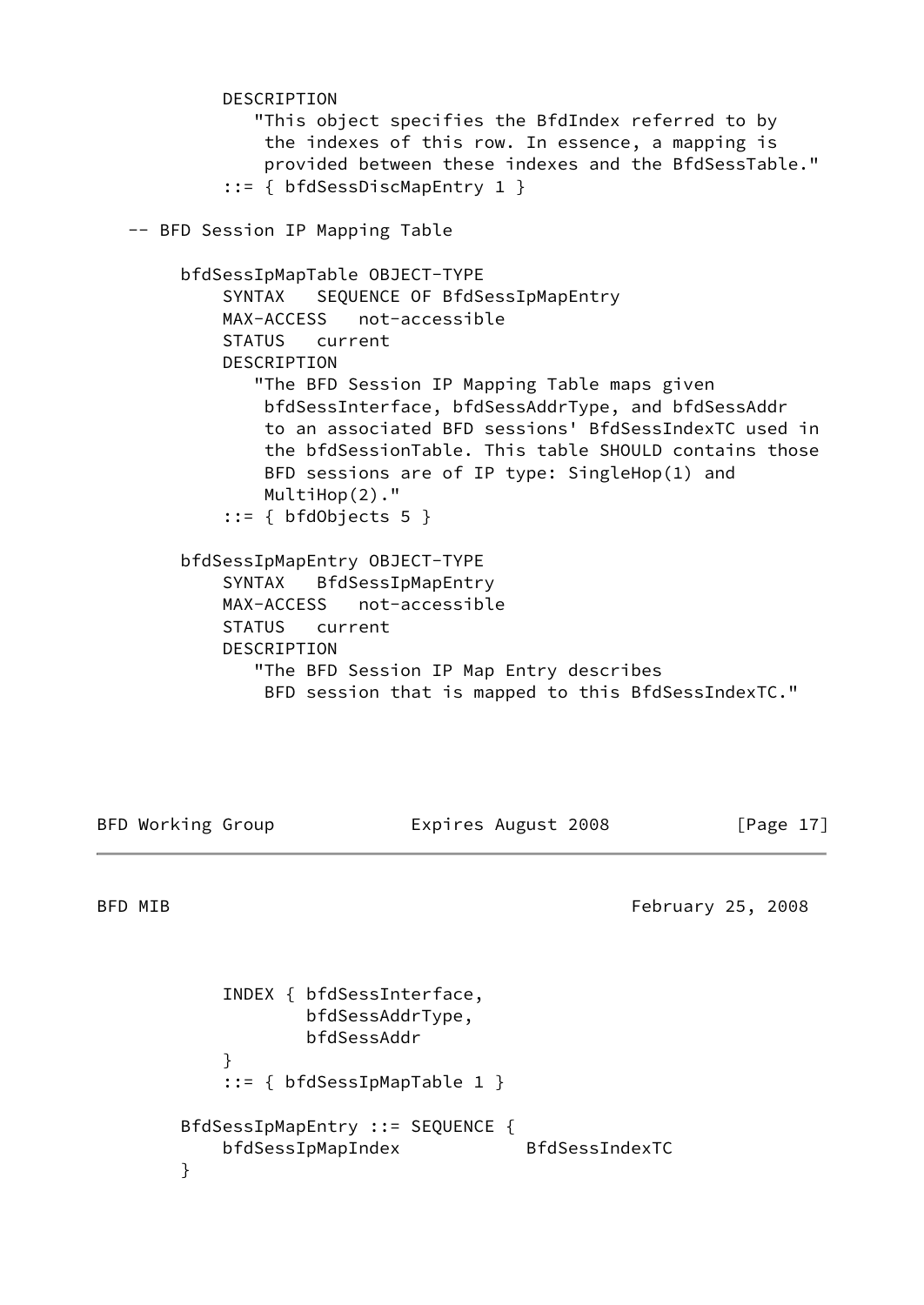bfdSessIpMapIndex OBJECT-TYPE SYNTAX BfdSessIndexTC MAX-ACCESS read-only STATUS current DESCRIPTION "This object specifies the BfdIndex referred to by the indexes of this row. In essence, a mapping is provided between these indexes and the BfdSessTable." ::= { bfdSessIpMapEntry 1 } -- Notification Configuration bfdSessNotificationsEnable OBJECT-TYPE SYNTAX TruthValue MAX-ACCESS read-write STATUS current DESCRIPTION "If this object is set to true(1), then it enables the emission of bfdSessUp and bfdSessDown notifications; otherwise these notifications are not emitted." **REFERENCE** "See also [RFC3413](https://datatracker.ietf.org/doc/pdf/rfc3413) for explanation that notifications are under the ultimate control of the MIB modules in this document." DEFVAL { false } ::= { bfdScalarObjects 4 } bfdSessUp NOTIFICATION-TYPE OBJECTS { bfdSessDiag, -- low range value bfdSessDiag -- high range value } STATUS current DESCRIPTION "This notification is generated when the bfdSessState object for one or more contiguous entries in bfdSessTable are about to enter the up(4) state from some other state. The included values of

BFD Working Group **Expires August 2008** [Page 18]

BFD MIB **February 25, 2008** 

 bfdSessDiag MUST both be set equal to this new state  $(i.e: up(4))$ . The two instances of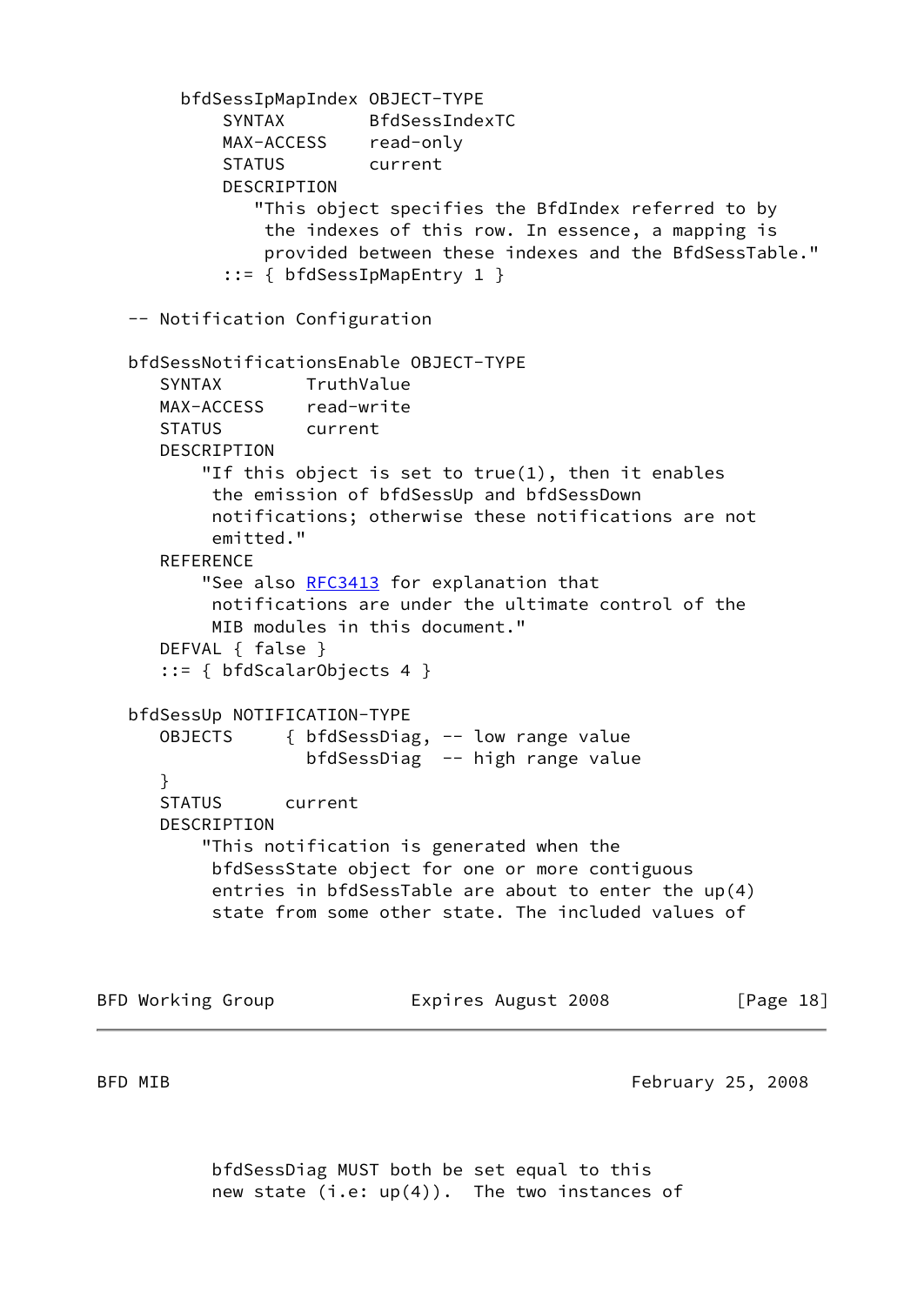```
 bfdSessDiag in this notification indicate the range
         of indexes that are affected. Note that all the indexes
         of the two ends of the range can be derived from the
         instance identifiers of these two objects. For the
         cases where a contiguous range of sessions
         have transitioned into the up(4) state at roughly
         the same time, the device SHOULD issue a single
         notification for each range of contiguous indexes in
         an effort to minimize the emission of a large number
         of notifications. If a notification has to be
         issued for just a single bfdSessEntry, then
         the instance identifier (and values) of the two
         bfdSessDiag objects MUST be the identical."
    ::= { bfdNotifications 1 }
 bfdSessDown NOTIFICATION-TYPE
   OBJECTS { bfdSessDiag, -- low range value
                  bfdSessDiag -- high range value
    }
    STATUS current
    DESCRIPTION
        "This notification is generated when the
         bfdSessState object for one or more contiguous
         entries in bfdSessTable are about to enter the down(2)
         or adminDown(1) states from some other state. The included
         values of bfdSessDiag MUST both be set equal to this
         new state (i.e: down(2) or adminDown(1)). The two instances
         of bfdSessDiag in this notification indicate the range
         of indexes that are affected. Note that all the indexes
         of the two ends of the range can be derived from the
         instance identifiers of these two objects. For
         cases where a contiguous range of sessions
         have transitioned into the down(2) or adminDown(1) states
         at roughly the same time, the device SHOULD issue a single
         notification for each range of contiguous indexes in
         an effort to minimize the emission of a large number
         of notifications. If a notification has to be
         issued for just a single bfdSessEntry, then
         the instance identifier (and values) of the two
         bfdSessDiag objects MUST be the identical."
    ::= { bfdNotifications 2 }
```
BFD Working Group **Expires August 2008** [Page 19]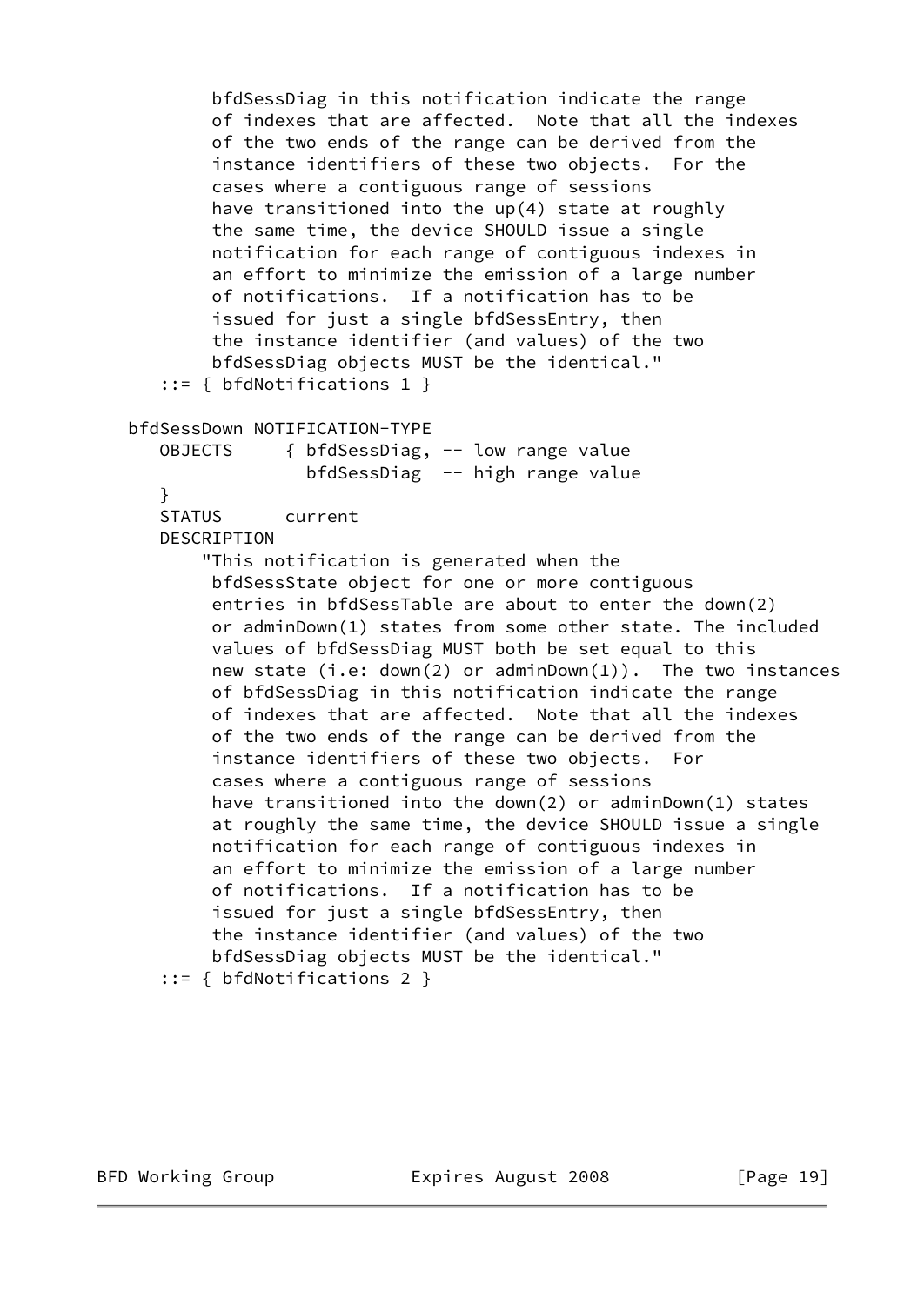-- Ed Note: We need to add notification for changes -- when the two ends automatically negotiate to a new detection time -- value or when detection multiplier changes. -- Similarly, changes in the operating mode (bfdSessOperMode) -- also need to be notified. -- Module compliance. bfdGroups OBJECT IDENTIFIER ::= { bfdConformance 1 } bfdCompliances OBJECT IDENTIFIER ::= { bfdConformance 2 } -- Compliance requirement for fully compliant implementations. bfdModuleFullCompliance MODULE-COMPLIANCE STATUS current DESCRIPTION "Compliance statement for agents that provide full support for BFD-MIB. Such devices can then be monitored and also be configured using this MIB module." MODULE -- This module. MANDATORY-GROUPS { bfdSessionGroup, bfdSessionPerfGroup, bfdSessionPerfHCGroup, bfdNotificationGroup } GROUP bfdSessionPerfHCGroup DESCRIPTION "This group is mandatory for those bfdPerfTable entries for which any of the objects bfdSessPerfPktInHC or bfdSessPerfPktOutHC wraps around too quickly based on the criteria specified in [RFC 2863](https://datatracker.ietf.org/doc/pdf/rfc2863) for high-capacity counters." GROUP bfdNotificationGroup DESCRIPTION "This group is only mandatory for those implementations which can efficiently implement the notifications contained in this group." OBJECT bfdSessAddrType SYNTAX InetAddressType { unknown(0), ipv4(1), ipv6(2) }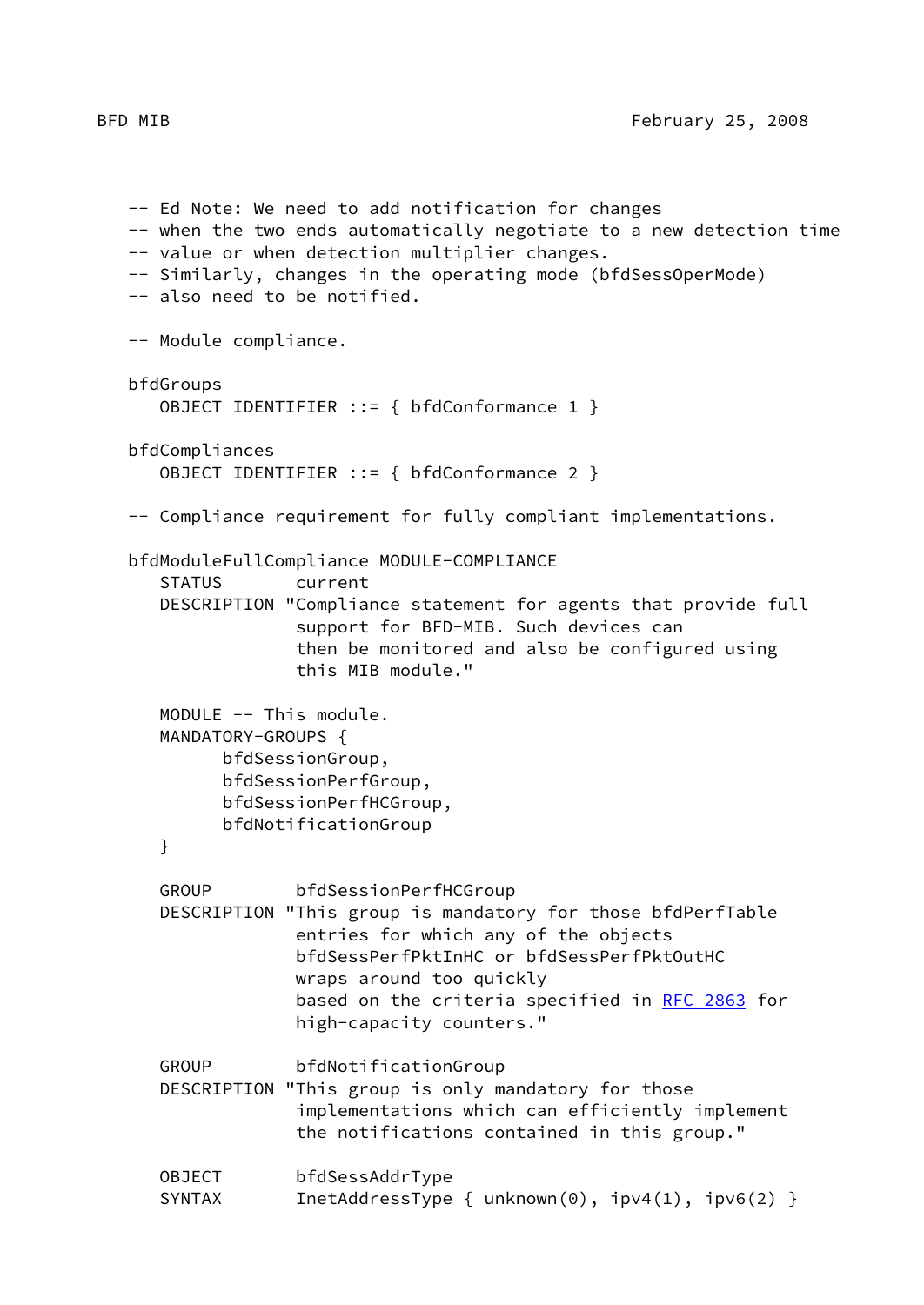DESCRIPTION "Only unknown(0), ipv4(1) and ipv6(2) support is required."

BFD Working Group **Expires August 2008** [Page 20]

BFD MIB **February 25, 2008** 

 OBJECT bfdSessAddr SYNTAX InetAddress (SIZE(0|4|16)) DESCRIPTION "An implementation is only required to support unknown(0), ipv4(1) and ipv6(2) sizes." ::= { bfdCompliances 1 } -- Read-Only Conformance TBD... -- Units of conformance. bfdSessionGroup OBJECT-GROUP OBJECTS { bfdSessNotificationsEnable, bfdAdminStatus, bfdSessVersionNumber, bfdSessType, bfdSessDiscriminator, bfdSessRemoteDiscr, bfdSessUdpPort, bfdSessState, bfdSessRemoteHeardFlag, bfdSessDiag, bfdSessOperMode, bfdSessDemandModeDesiredFlag, bfdSessEchoFuncModeDesiredFlag, bfdSessControlPlanIndepFlag, bfdSessInterface, bfdSessAddrType, bfdSessAddr, bfdSessDesiredMinTxInterval, bfdSessReqMinRxInterval, bfdSessReqMinEchoRxInterval, bfdSessDetectMult, bfdSessStorType, bfdSessRowStatus, bfdSessAuthPresFlag,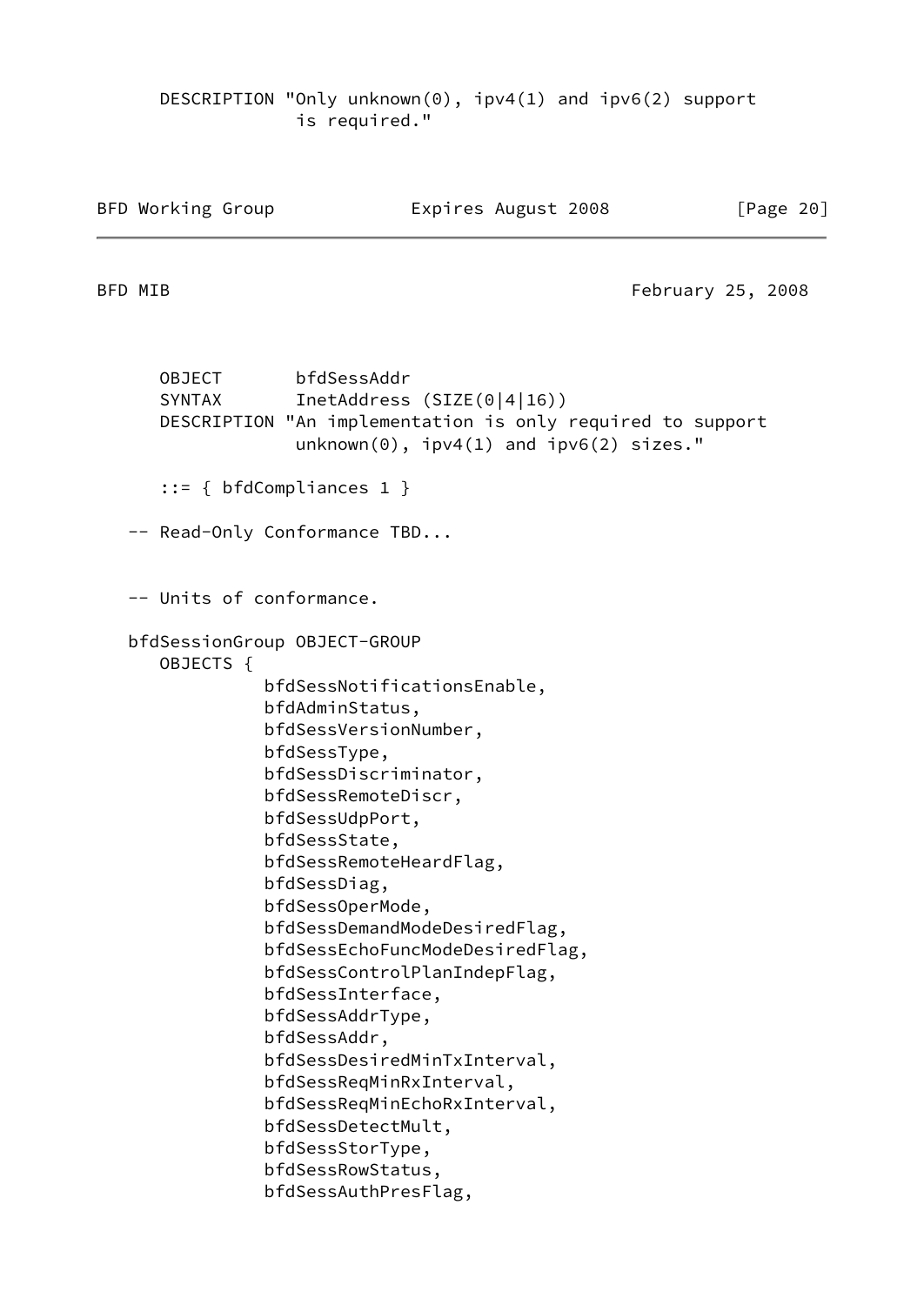```
 bfdSessAuthenticationType,
           bfdSessDiscMapIndex,
           bfdSessIpMapIndex
 }
 STATUS current
 DESCRIPTION
        "Collection of objects needed for BFD sessions."
 ::= { bfdGroups 1 }
```
BFD Working Group **Expires August 2008** [Page 21]

BFD MIB **February 25, 2008** 

 bfdSessionPerfGroup OBJECT-GROUP OBJECTS { bfdSessPerfPktIn, bfdSessPerfPktOut, bfdSessUpTime, bfdSessPerfLastSessDownTime, bfdSessPerfLastCommLostDiag, bfdSessPerfSessUpCount, bfdSessPerfDiscTime } STATUS current DESCRIPTION "Collection of objects needed to monitor the performance of BFD sessions."  $::=$  { bfdGroups 2 } bfdSessionPerfHCGroup OBJECT-GROUP OBJECTS { bfdSessPerfPktInHC, bfdSessPerfPktOutHC } STATUS current DESCRIPTION "Collection of objects needed to monitor the performance of BFD sessions for which the values of bfdSessPerfPktIn, bfdSessPerfPktOut wrap around too quickly."  $::=$  { bfdGroups 3 }

bfdNotificationGroup NOTIFICATION-GROUP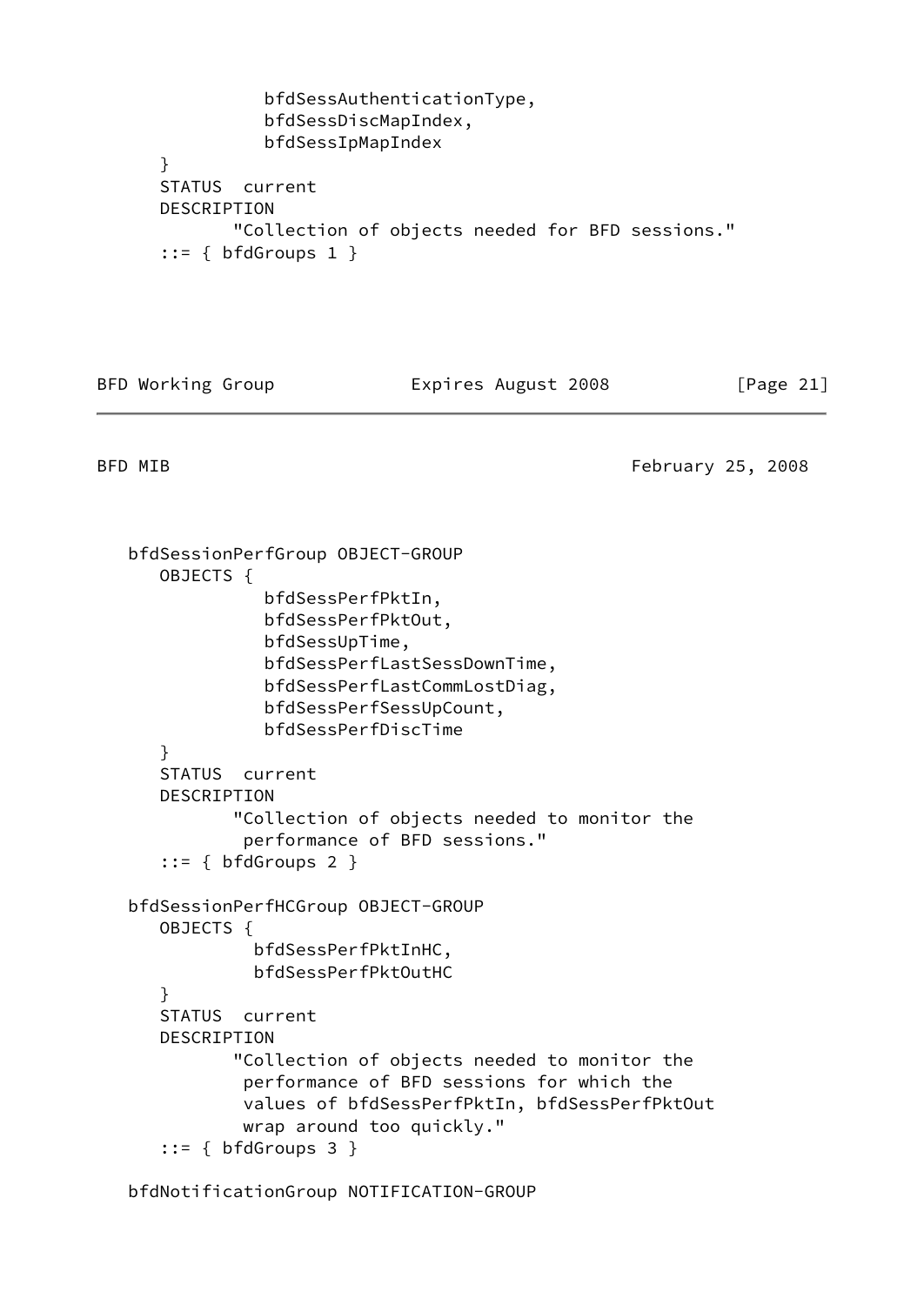```
 NOTIFICATIONS {
           bfdSessUp,
           bfdSessDown
 }
 STATUS current
 DESCRIPTION
        "Set of notifications implemented in this
         module."
::= { bfdGroups 4 }
```
END

BFD Working Group **Expires August 2008** [Page 22]

<span id="page-25-1"></span>

BFD MIB **February 25, 2008** 

### <span id="page-25-0"></span>[6](#page-25-0). Security Considerations

 There are a number of management objects defined in this MIB module with a MAX-ACCESS clause of read-write and/or read-create. Such objects may be considered sensitive or vulnerable in some network environments. It is thus important to control even GET and/or NOTIFY access to these objects and possibly to even encrypt the values of these objects when sending them over the network via SNMP.

 o The bfdSessTable may be used to directly configure BFD sessions. The bfdSessMapTable can be used indirectly in the same way. Unauthorized access to objects in this table could result in disruption of traffic on the network. This is especially true if an unauthorized user configures enough tables to invoke a denial of service attack on the device where they are configured, or on a remote device where the sessions terminate.

 Some of the readable objects in this MIB module (i.e., objects with a MAX-ACCESS other than not-accessible) may be considered sensitive or vulnerable in some network environments. It is thus important to control even GET and/or NOTIFY access to these objects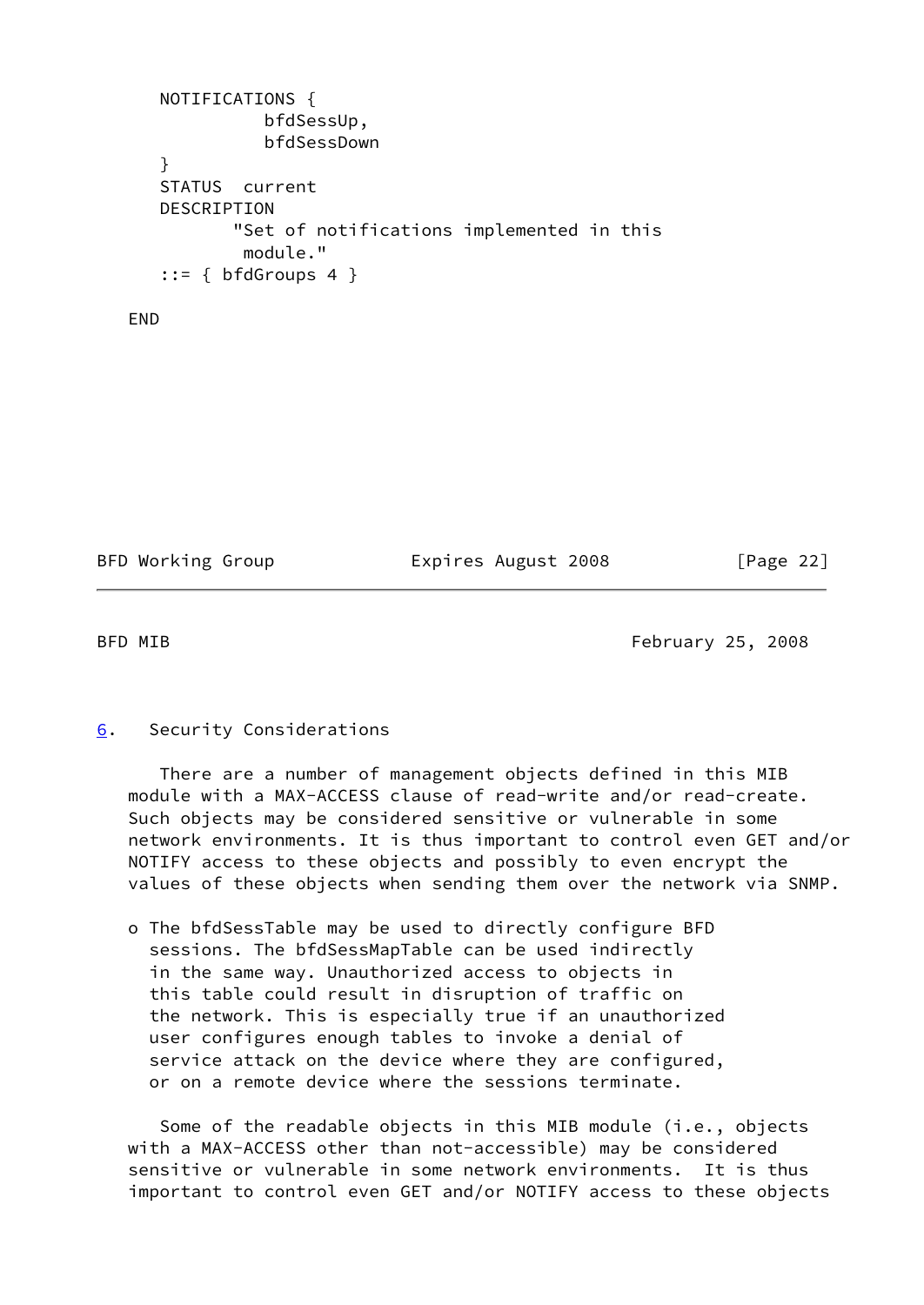and possibly to even encrypt the values of these objects when sending them over the network via SNMP. These are the tables and objects and their sensitivity/vulnerability:

 o The bfdSessPerfTable both allows access to the performance characteristics of BFD sessions. Network administrators not wishing to show this information should consider this table sensative.

 SNMP versions prior to SNMPv3 did not include adequate security. Even if the network itself is secure "for example by using IPSec", even then, there is no control as to who on the secure network is allowed to access and GET/SET "read/change/create/delete" the objects in these MIB modules.

 It is RECOMMENDED that implementers consider the security features as provided by the SNMPv3 framework "see [\[RFC3410\], section](https://datatracker.ietf.org/doc/pdf/rfc3410#section-8) 8", including full support for the SNMPv3 cryptographic mechanisms "for authentication and privacy".

BFD Working Group **Expires August 2008** [Page 23]

<span id="page-26-1"></span>BFD MIB **February 25, 2008** 

 Further, deployment of SNMP versions prior to SNMPv3 is NOT RECOMMENDED. Instead, it is RECOMMENDED to deploy SNMPv3 and to enable cryptographic security. It is then a customer/operator responsibility to ensure that the SNMP entity giving access to an instance of this MIB module, is properly configured to give access to the objects only to those principals "users" that have legitimate rights to indeed GET or SET "change/create/delete" them.

<span id="page-26-0"></span>[7](#page-26-0). IANA Considerations

 There is one MIB module contained in this document. The following "IANA Considerations" subsection requests IANA for a new assignment under the mib-2 subtree. New assignments can only be made via a Standards Action as specified in [\[RFC2434](https://datatracker.ietf.org/doc/pdf/rfc2434)].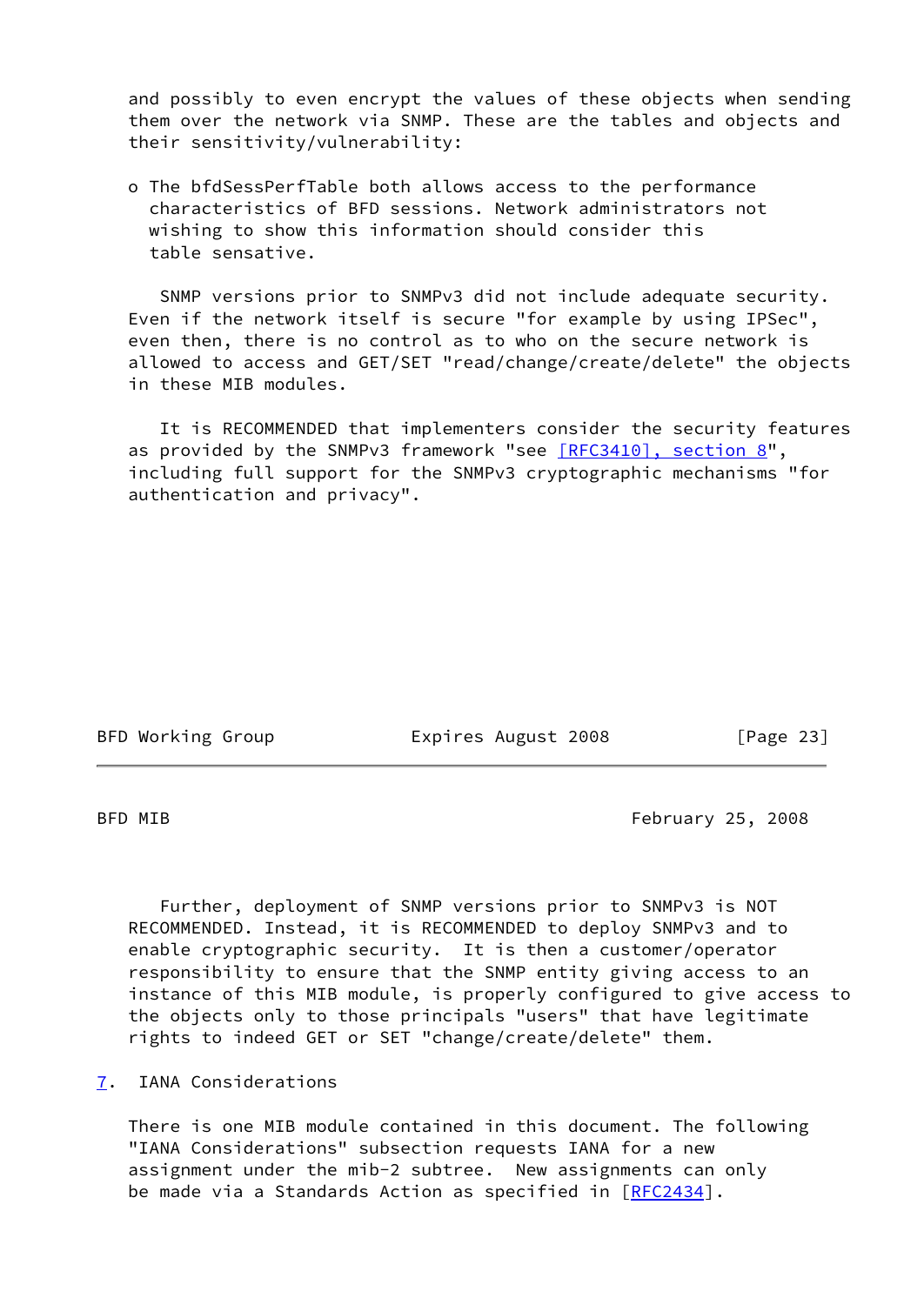#### <span id="page-27-1"></span>[7.1](#page-27-1). IANA Considerations for BFD-STD-MIB

 The IANA is requested to assign { mib-2 XXX } to the BFD-STD-MIB module specified in this document.

- <span id="page-27-2"></span>[8](#page-27-2). References
- <span id="page-27-3"></span>[8.1](#page-27-3) Normative References
	- [RFC2578] McCloghrie, K., Perkins, D., Schoenwaelder, J., Case, J., Rose, M. and S. Waldbusser, "Structure of Management Information Version 2 (SMIv2)", STD 58, [RFC 2578](https://datatracker.ietf.org/doc/pdf/rfc2578), April 1999.
	- [RFC2579] McCloghrie, K., Perkins, D., Schoenwaelder, J., Case, J., Rose, M. and S. Waldbusser, "Textual Conventions for SMIv2", STD 58, [RFC 2579](https://datatracker.ietf.org/doc/pdf/rfc2579), April 1999.
	- [RFC2580] McCloghrie, K., Perkins, D., Schoenwaelder, J., Case, J., Rose, M. and S. Waldbusser, "Conformance Statements for SMIv2", STD 58, [RFC 2580](https://datatracker.ietf.org/doc/pdf/rfc2580), April 1999.
	- [BFD] Katz, D., and Ward, D., "Bidirectional Forwarding Detection", [draft-ietf-bfd-base-07.txt.](https://datatracker.ietf.org/doc/pdf/draft-ietf-bfd-base-07.txt)

<span id="page-27-0"></span>BFD Working Group **Expires August 2008** [Page 24]

<span id="page-27-5"></span>BFD MIB **February 25, 2008** 

<span id="page-27-6"></span> [BFD-MH] Katz, D., and Ward, D., "BFD for Multihop Paths", [draft-ietf-bfd-multihop-06.txt](https://datatracker.ietf.org/doc/pdf/draft-ietf-bfd-multihop-06.txt).

<span id="page-27-7"></span> [BFD-LSP] Aggarwal, R., Kompella, K., T. D. Nadeau, and G. Swallow BFD For MPLS LSPs, [draft-ietf-bfd-mpls-05.txt.](https://datatracker.ietf.org/doc/pdf/draft-ietf-bfd-mpls-05.txt)

<span id="page-27-4"></span>[8.2](#page-27-4) Informative References

- [RFC2863] McCloghrie, K., Kastenholz, F., "The Interfaces Group MIB", STD 58, [RFC 2863](https://datatracker.ietf.org/doc/pdf/rfc2863), June 2000.
- [RFC4001] Daniele, M., Haberman, B., Routhier, S., and J. Schoenwaelder, "Textual Conventions for Internet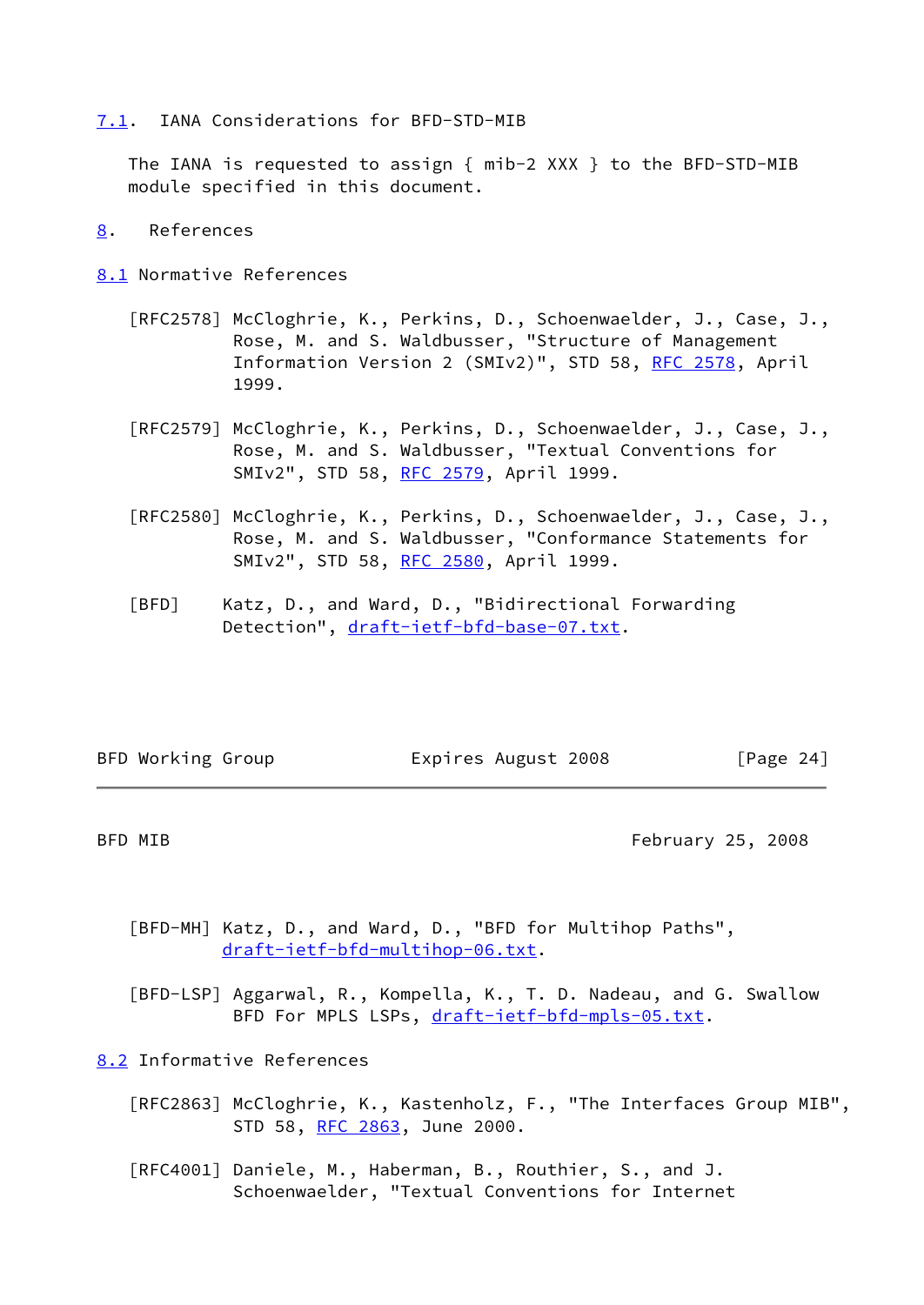Network Addresses", [RFC 4001](https://datatracker.ietf.org/doc/pdf/rfc4001), Feb. 2005.

- [RFC2119] Bradner, S., "Key Words for use in RFCs to Indicate Requirement Levels", [RFC 2119,](https://datatracker.ietf.org/doc/pdf/rfc2119) [BCP 14](https://datatracker.ietf.org/doc/pdf/bcp14), April 1997.
- [RFC3410] Case, J., Mundy, R., Partain, D. and B. Stewart, "Introduction and Applicability Statements for Internet-Standard Management Framework", [RFC 3410,](https://datatracker.ietf.org/doc/pdf/rfc3410) December 2002.
- [RFC3413] Levi, D., Meyer, P., Stewart, B., "SNMP Applications", [RFC 3413,](https://datatracker.ietf.org/doc/pdf/rfc3413) December 2002.
- [RFC2434] Narten, T. and H. Alvestrand., "Guidelines for Writing an IANA Considerations Section in RFCs", [BCP 26](https://datatracker.ietf.org/doc/pdf/bcp26), [RFC](https://datatracker.ietf.org/doc/pdf/rfc2434) [2434](https://datatracker.ietf.org/doc/pdf/rfc2434), October 1998.

<span id="page-28-0"></span>[9](#page-28-0). Acknowledgements

 We would like to thank David Ward, Reshad Rahman, David Toscano, Sylvain Masse, Mark Tooker, and Kiran Koushik Agrahara Sreenivasa for their comments and suggestions.

<span id="page-28-1"></span>[10.](#page-28-1) Authors' Addresses

 Thomas D. Nadeau **BT**  BT Centre 81 Newgate Street London, EC1A 7AJ United Kingdom Email: tom.nadeau@bt.com

 Zafar Ali 2000 Innovation Drive Kanata, Ontario, K2K 3E8, Canada. Phone: 734-276-2459 Email: zali@cisco.com

BFD Working Group **Expires August 2008** [Page 25]

<span id="page-28-2"></span>BFD MIB **February 25, 2008** 

 Nobo Akiya Cisco Systems G.K. Shinjuku Mitsui Building, 2-1-1,